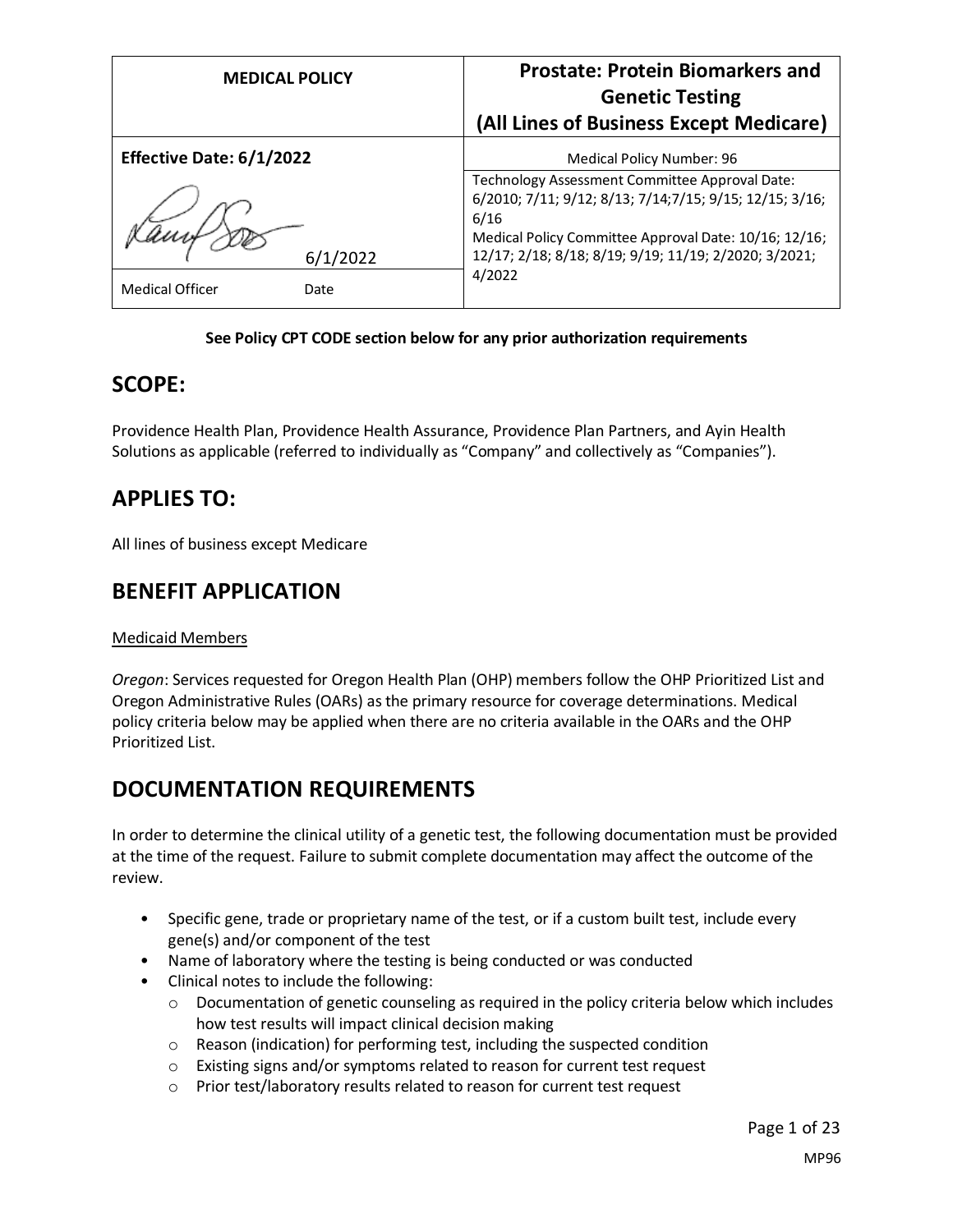- o Family history, if applicable
- o How results from current test request will impact clinical decision making
- All relevant CPT/HCPCS codes billed

# **POLICY CRITERIA**

*Medically Necessary* 

- I. Decipher Prostate® may be considered **medically necessary** for the treatment of prostate cancer patients when any of the following criteria are met (A.-C.):
	- A. Life expectancy is at least 10 years and patient has any of the following prostate cancer risk types (1.-4):
		- 1. Low risk;
		- 2. Favorable intermediate risk;
		- 3. Unfavorable intermediate risk;
		- 4. High risk; **or**
	- B. Adverse features were identified after radical prostatectomy; **or**
	- C. PSA persistence or recurrence identified during workup for radical prostatectomy**.**
- II. Decipher Prostate® is considered **investigational and not covered** when criterion I. above is not met.
- III. Oncotype DX Genomic Prostate Score Assay® may be considered **medically necessary** for the treatment of prostate cancer when both of the following are met (A.-B.):
	- A. Life expectancy is at least 10 years; **and**
	- B. Patient has either of the following prostate cancer risk types (1.-2.): 1. Low risk; **or**
		- 2. Favorable intermediate risk.
- IV. Oncotype DX Genomic Prostate Score Assay® is considered **investigational and not covered** when criterion III. above is not met.
- V. Prolaris® molecular assay may be considered **medically necessary** for the treatment of prostate cancer when both of the following are met (A.-B.):
	- A. Life expectancy is at least 10 years; **and**
	- B. Patient has any of the following prostate cancer risk types (1.-4.) 1.Low risk;
		- 2.Favorable intermediate risk;
		- 3.Unfavorable intermediate risk;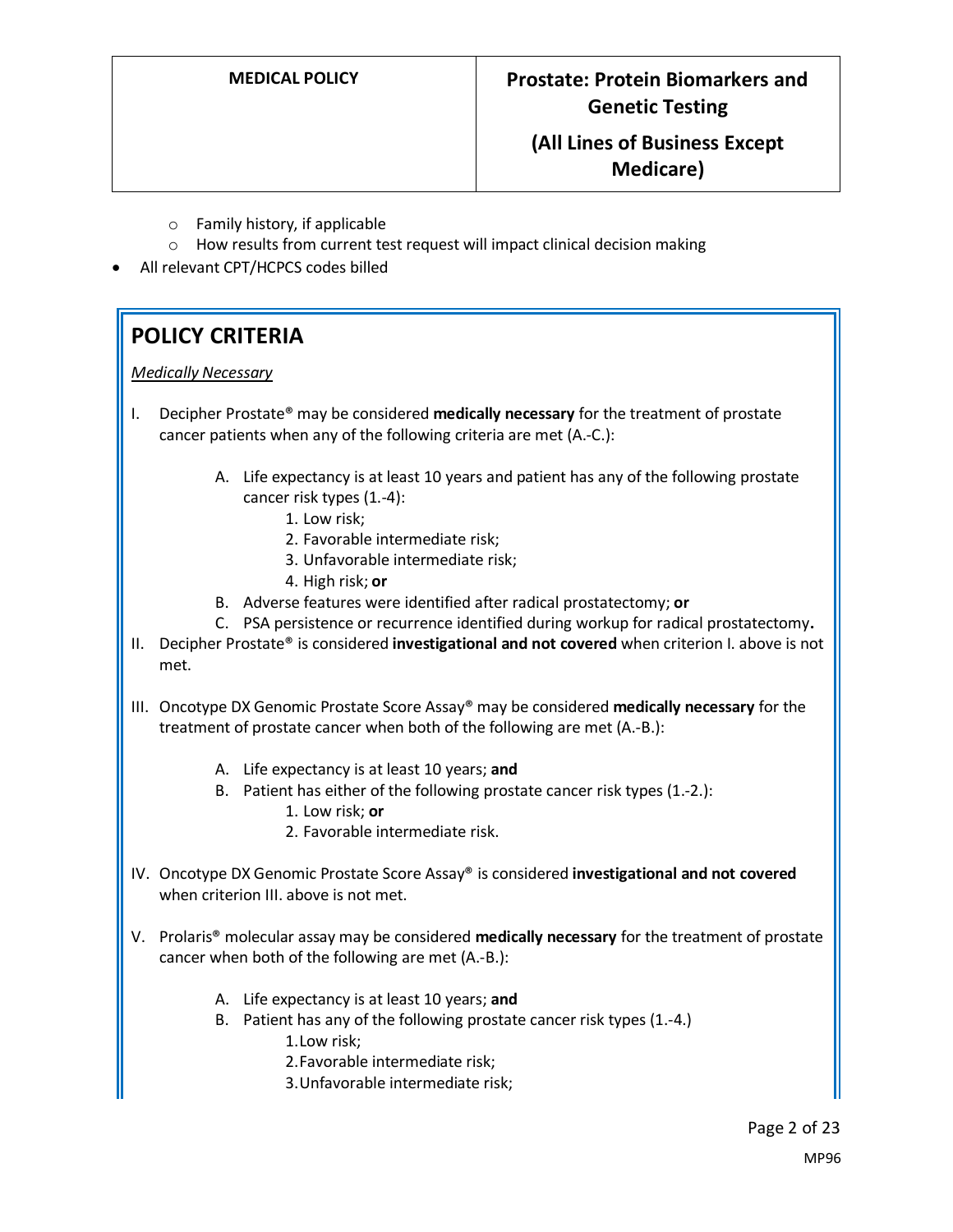#### 4.High risk.

- VI. Prolaris® molecular assay is considered **investigational and not covered** when criterion V. above is not met.
- VII. Androgen receptor splice variant 7 (AR-V7) testing from circulating tumor cells (e.g. Oncotype DX® AR-V7 Nucleus Detect Test) may be considered **medically necessary** for the treatment of prostate cancer when all of the following criteria are met (A.-D.):
	- A. Patient has metastatic castrate resistant prostate cancer (mCRPC); **and**
	- B. Patient is considering second line therapy; **and**
	- C. Patient has shown progression on androgen receptor-signaling inhibitor (ARSi) therapy (i.e. abiraterone (Zytiga) or enzalutamide (Xtandi); **and**
	- D. Nuclear expression will be assessed to guide subsequent therapeutic decision making.
- VIII. Androgen receptor splice variant 7 (AR-V7) testing from circulating tumor cells (e.g. Oncotype DX® AR-V7 Nucleus Detect Test) is considered **investigational and not covered** when criterion VII. above is not met.

#### *Not Covered*

- IX. The use of molecular assays, including protein biomarkers and genetic testing not listed above are considered **investigational and are not covered** for screening, detection, diagnosis and management of prostate cancer. These assays include, but are not limited to the following (A.- L.):
	- A. 4Kscore
	- B. APIFINY® Score
	- C. ConfirmMDx Epigenetic Molecular Assay
	- D. EpiScore
	- E. ExoDx prostate (also known as IntelliScore)
	- F. Mi-Prostate score (also known as Michigan Prostate Score or MIPS)
	- G. NeoLAB Prostate Liquid Biopsy
	- H. Progensa® PCA3 Assay
	- I. ProMark
	- J. Prostate Health Index (PHI)
	- K. SelectMDX
	- L. UroSeq®

Link t[o Policy Summary](#page-19-0)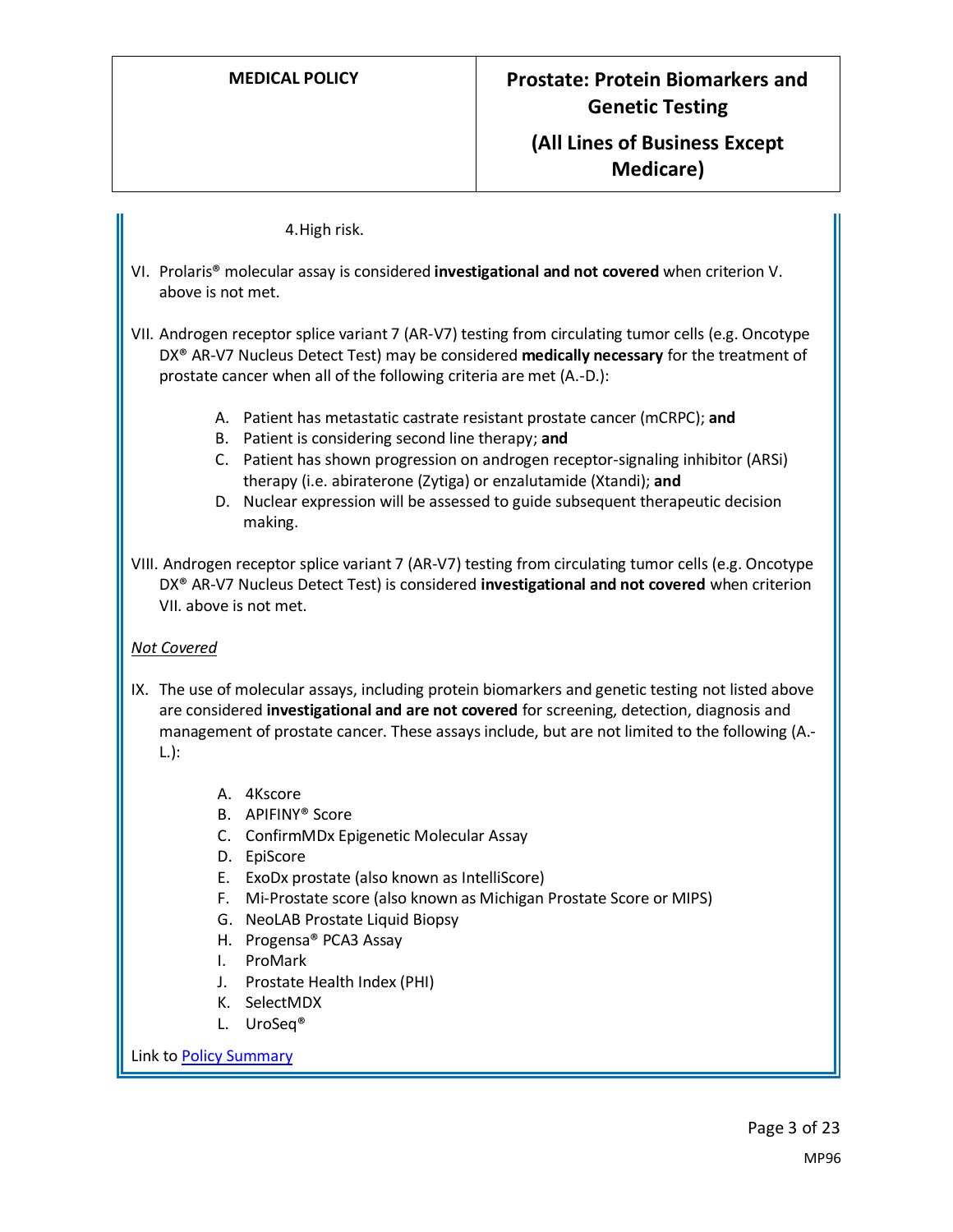# **CPT CODES**

| <b>All Lines of Business Except Medicare</b> |                                                                                                                                                                                                                                                 |  |
|----------------------------------------------|-------------------------------------------------------------------------------------------------------------------------------------------------------------------------------------------------------------------------------------------------|--|
|                                              | <b>Prior Authorization Required</b>                                                                                                                                                                                                             |  |
| 0047U                                        | Oncology (prostate), mRNA, gene expression profiling by real-time RT-PCR of 17 genes<br>(12 content and 5 housekeeping), utilizing formalin-fixed paraffin-embedded tissue,<br>algorithm reported as a risk score                               |  |
| 81541                                        | Oncology (prostate), mRNA gene expression profiling by real-time RT-PCR of 46 genes<br>(31 content and 15 housekeeping), utilizing formalin-fixed paraffin-embedded tissue,<br>algorithm reported as a disease-specific mortality risk score    |  |
| 81542                                        | Oncology (prostate), mRNA, microarray gene expression profiling of 22 content genes,<br>utilizing formalin-fixed paraffin-embedded tissue, algorithm reported as metastasis risk<br>score                                                       |  |
| <b>Not Covered</b>                           |                                                                                                                                                                                                                                                 |  |
| 0011M                                        | Oncology, prostate cancer, mRNA expression assay of 12 genes (10 content and 2<br>housekeeping), RT-PCR test utilizing blood plasma and/or urine, algorithms to predict<br>high-grade prostate cancer risk                                      |  |
| 0005U                                        | Oncology (prostate) gene expression profile by real-time RT-PCR of 3 genes (ERG, PCA3,<br>and SPDEF), urine, algorithm reported as risk score                                                                                                   |  |
| 0021U                                        | Oncology (prostate), detection of 8 autoantibodies (ARF 6, NKX3-1, 5'-UTR-BMI1, CEP<br>164, 3'-UTR-Ropporin, Desmocollin, AURKAIP-1, CSNK2A2),                                                                                                  |  |
| 0053U                                        | Oncology (prostate cancer), FISH analysis of 4 genes (ASAP1, HDAC9, CHD1 and PTEN),<br>needle biopsy specimen, algorithm reported as probability of higher tumor grade                                                                          |  |
| 0113U                                        | Oncology (prostate), measurement of PCA3 and TMPRSS2-ERG in urine and PSA in serum<br>following prostatic massage, by RNA amplification and fluorescence-based detection,<br>algorithm reported as risk score                                   |  |
| 0133U                                        | Hereditary prostate cancer-related disorders, targeted mRNA sequence analysis panel<br>(11 genes) (List separately in addition to code for primary procedure)                                                                                   |  |
| 81313                                        | PCA3/KLK3 (prostate cancer antigen 3 [non-protein coding]/kallikrein-related peptidase<br>3 [prostate specific antigen]) ratio (eg, prostate cancer)                                                                                            |  |
| 81539                                        | Oncology (high-grade prostate cancer), biochemical assay of four proteins (Total PSA,<br>Free PSA, Intact PSA, and human kallikrein-2 [hK2]), utilizing plasma or serum, prognostic<br>algorithm reported as a probability score                |  |
| 81551                                        | Oncology (prostate), promoter methylation profiling by real-time PCR of 3 genes (GSTP1,<br>APC, RASSF1), utilizing formalin-fixed paraffin-embedded tissue, algorithm reported as a<br>likelihood of prostate cancer detection on repeat biopsy |  |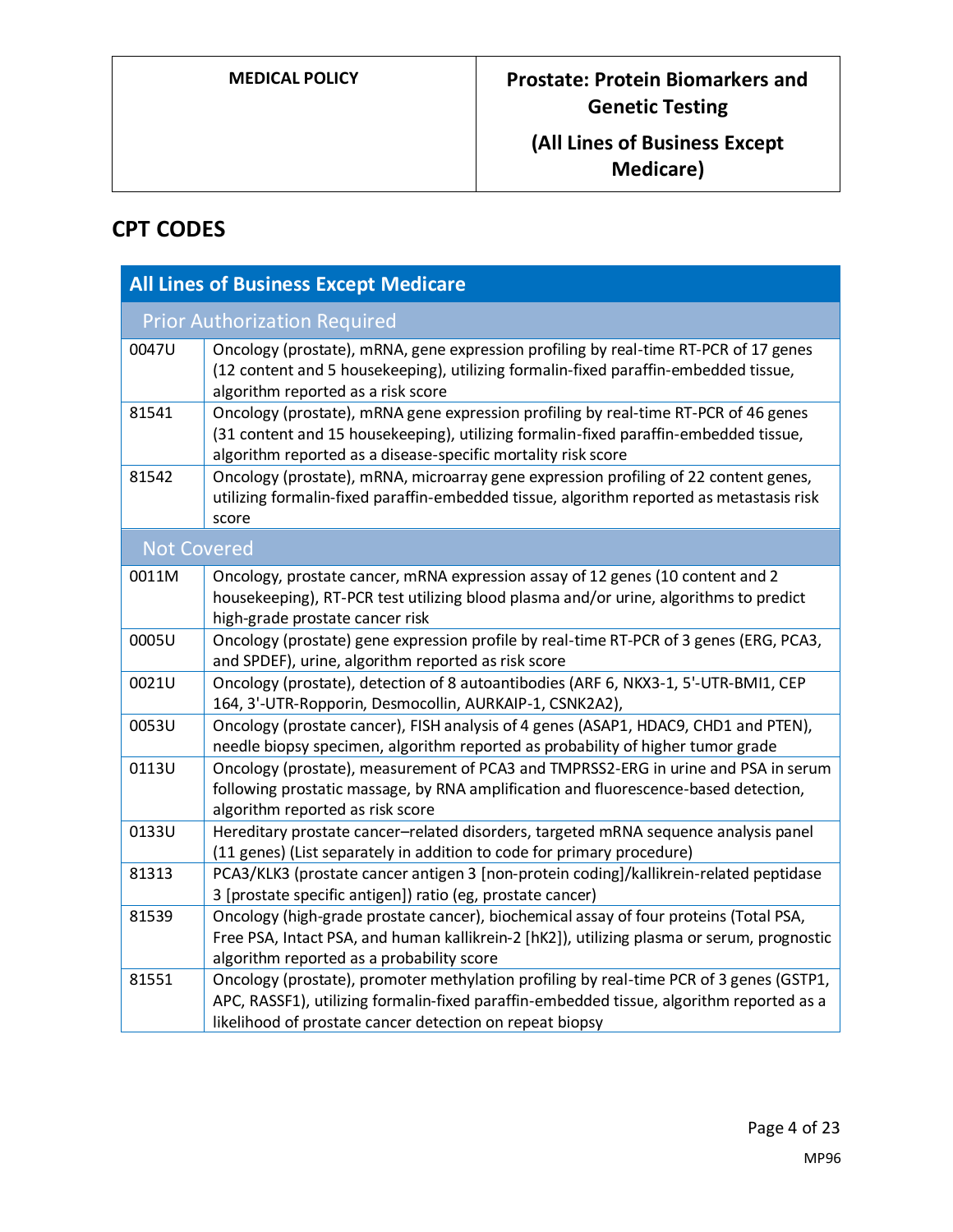|                                                                                                                                                                                               | <b>Unlisted Codes</b>                                 |
|-----------------------------------------------------------------------------------------------------------------------------------------------------------------------------------------------|-------------------------------------------------------|
| All unlisted codes will be reviewed for medical necessity, correct coding, and pricing at the<br>claim level. If an unlisted code is billed related to services addressed in this policy then |                                                       |
|                                                                                                                                                                                               | prior authorization will be required.                 |
| 81479                                                                                                                                                                                         | Unlisted molecular pathology procedure                |
| 81599                                                                                                                                                                                         | Unlisted multianalyte assay with algorithmic analysis |
| 84999                                                                                                                                                                                         | Unlisted chemistry code                               |

# **DESCRIPTION**

#### **Prostate Cancer**

In the United States, prostate cancer is the second most common cancer (after skin cancers) in men. Approximately 1 in 9 men will be diagnosed with prostate cancer in his lifetime, and it is more common in older men and men of African American ethnicity. In 2018, it is estimated that 164,690 men will be diagnosed with prostate cancer and 29,430 will die of the disease in the United States.<sup>1</sup>

Although almost all prostate cancers are adenocarcinomas, there are several other types of prostate cancer, including sarcomas, small cell carcinomas, neuroendocrine tumors and transitional cell carcinomas.<sup>1</sup> Prostate cancer is a heterogeneous disease with tumors ranging from indolent to very aggressive. Survival differs according to disease stage at diagnosis. The majority of prostate cancers are discovered prior to becoming metastatic and therefore the 5-year relative survival rate is close to 100%. However, men with metastatic disease have a 5-year survival rate of approximately 30%.<sup>2</sup>

#### Prostate Cancer Detection

Prostate cancer is commonly identified in asymptomatic men by routine screening that includes measuring levels of prostate-specific antigen (PSA) in blood and via digital rectal examination (DRE). When initial testing results are suspicious for prostate cancer, a 12-core prostate biopsy is typically performed using a transrectal ultrasound (TRUS).<sup>3</sup>

Although biopsy is considered the standard to diagnose prostate cancer, 20-30% may yield false negative results due, in part, to poor tissue sampling during biopsy that has missed localized lesions. As a result, a large proportion of patients with an initial negative biopsy may undergo repeat biopsy if there is a suspicion of prostate cancer based on other clinical factors. Therefore, confirming the presence or absence of prostate cancer, as well as discriminating indolent from aggressive disease, are areas of research and clinical interest.<sup>4</sup> To address this need, a variety of blood- and urine-based protein biomarker and genetic tests are currently being developed in an attempt to provide additional information for identifying high-risk patients who may require treatment, as well as low-risk patients who may forego biopsy.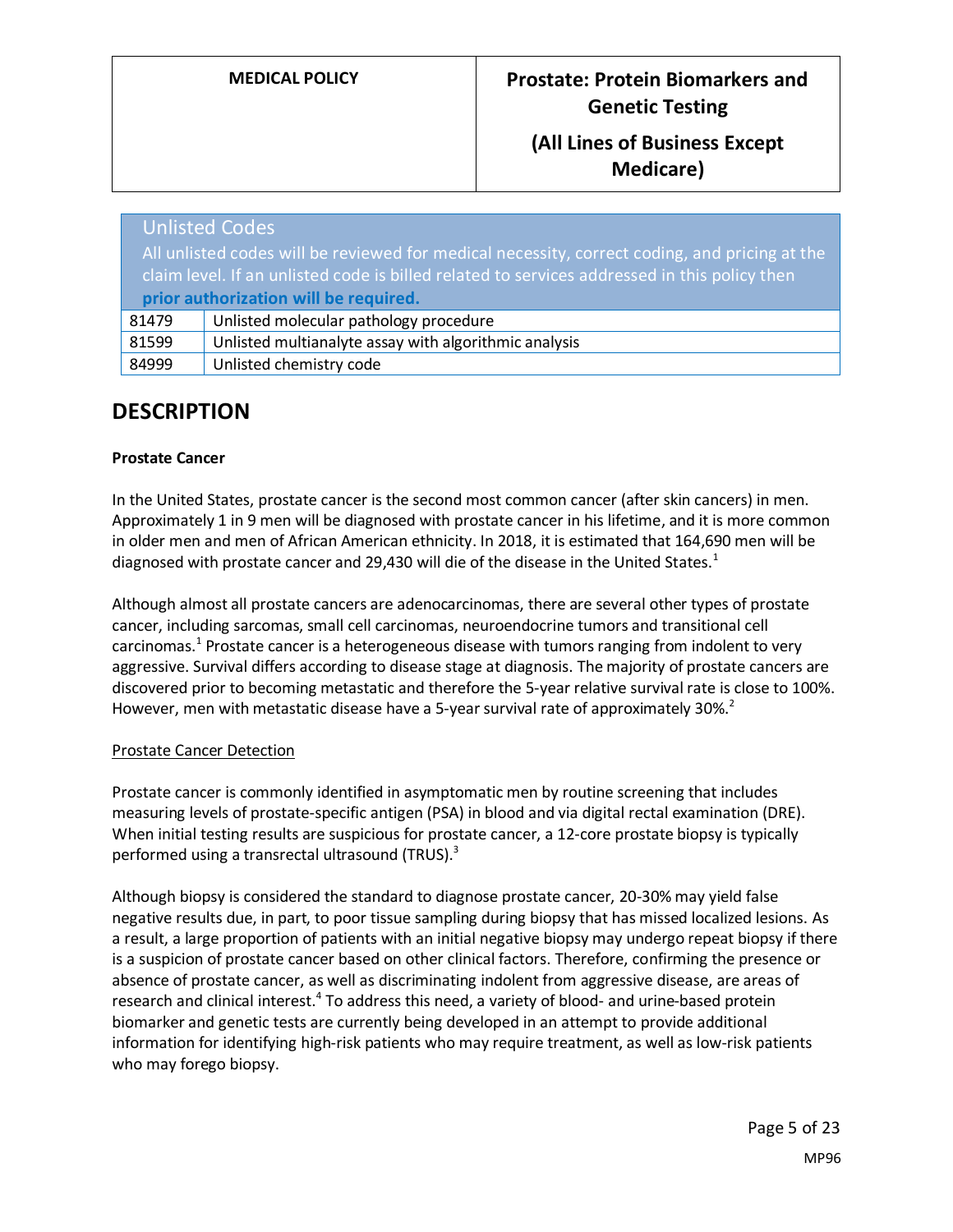#### Prognosis and Treatment Decisions

Once a patient receives a diagnosis of prostate cancer, decisions about treatment are based on several factors including: tumor grade, disease stage, and predictions about the future behavior of the tumor, patient age, general health, and preferences.<sup>5</sup> Elevated PSA in the blood and tumor grade measured by histopathological analysis are two common prognostic indicators considered when making treatment decisions. However, elevated PSA levels may also indicate certain benign conditions. More recently, new genetic tests performed on prostate tissue samples are proposed to aid in stratifying patients according to prostate cancer aggressiveness and aid in treatment decisions.

New molecular assays include protein biomarker quantification and several different types of genetic tests, including DNA methylation assays and RNA-based expression assays. Examples of available prostate cancer molecular assays are as follows:

#### **Molecular Assays for Prostate Cancer Detection**

#### 4Kscore Test (OPKO)

According to the manufacturer, the 4Kscore Test assays four prostate-specific kallikrein proteins (total PSA, free PSA, intact PSA and hK2) from blood and combines these results with clinical components (prior biopsy status, age and DRE) in an algorithm that calculates the individual patient's percent risk for aggressive prostate cancer. The 4Kscore can be used prior to biopsy, or after a negative biopsy and may predict the probability of distant metastasis.

The test is intended to be used as a supplement to aid in the decision of whether or not to perform a biopsy, and should not be used in isolation as a stand-alone test. The company does not recommend a percent risk generated by the 4Kscore test by which to base decisions on, but indicates that the physician select their own risk level and integrate it in with other information (health status, medical history, family history of prostate cancer, PSA history, etc.) to make decisions regarding prostate biopsy.

The test is not indicated in men with:

- "With a previous diagnosis of prostate cancer
- That is younger than 40 or older than 80 years of age
- That has received a DRE in the previous 96 hours (4 days) before phlebotomy. A DRE performed after the phlebotomy is acceptable
- That has received 5-alpha reductase inhibitor (5-ARI) therapy, such as Avodart® (dutasteride) or Proscar® (finasteride), within the previous six (6) months
- That has undergone any procedure or therapy to treat symptomatic BPH or any invasive, urologic procedure that may be associated with a secondary PSA elevation prior to phlebotomy within the previous six (6) months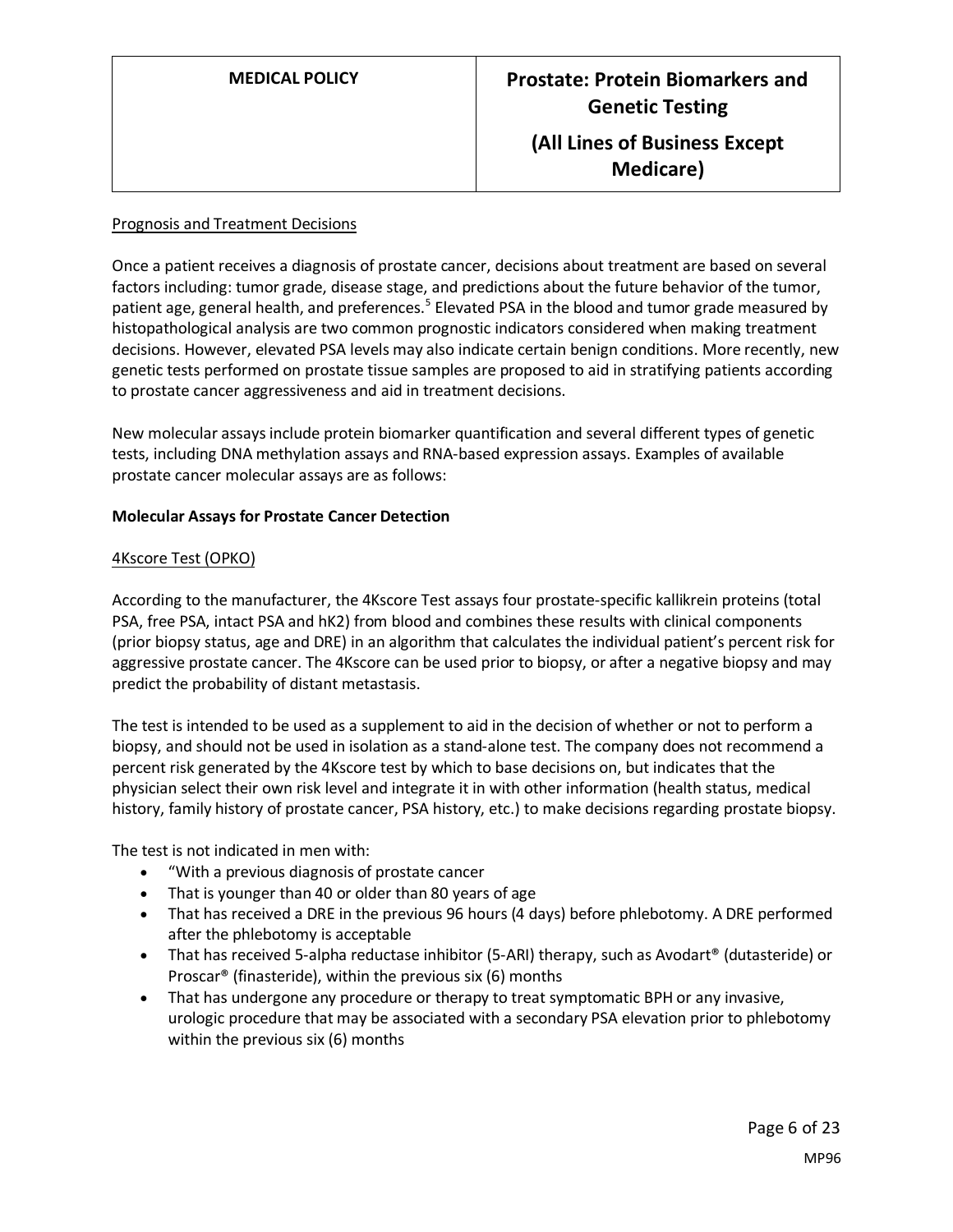# ConfirmMDx Test (MDxHealth)

ConfirmMDx is a polymerase chain reaction (PCR)-based genetic test that quantifies DNA methylation on the promoters of three prostate cancer –associated genes (GSTP1, APC and RASSF1) using core biopsy formalin-fixed, paraffin-embedded (FFPE) tissue samples. This assay is intended "to aid in the detection of occult prostate cancer on previously biopsied, histopathologically negative tissue."<sup>6</sup>

#### EpiScore

EpiScore is an algorithm that quantifies the relative DNA methylation intensities of the same three genes as the ConfirmMDx tests described above (GSTP1, RASSF1, and APC) from prostate biopsy tissue. The test is proposed as a method to compensate for biopsy under-sampling and improve risk stratification at the time of diagnosis. This test may help in early detection of aggressive prostate cancer.<sup>7</sup>

#### ExoDx Prostate (also known as IntelliScore) (Exosome Diagnostics)

ExoDx Prostate is a urine-based assay that extracts RNA extract from exosomes, which are microvesicles that are released from their cell of origin into the urine. The assay measures the RNA expression of three genes (PCA3, ERG, and SPDEF) and is designed to be used along with PSA and other factors (age, race and family history) to help enable physicians to predict whether a patient presenting for an initial biopsy does not have high-grade prostate cancer (Gleason grade 7 and higher) and could potentially avoid an initial biopsy. It is intended for use in patients older than 50 years of age with no prior biopsy and PSA levels between 2-10ng/ml.

#### Mi-Prostate score (also known as Michigan Prostate Score or MIPS) (MLabs, University of Michigan)

The Mi-Prostate score assay is a two-sample assay that combines total serum PSA and urine-based expression of the PCA3 gene and the TMPRSS2:ENG fusion gene (thought to be a genetic alteration thought occurs early in prostate cancer development).<sup>3</sup> According to the test lab website, the test is intended to be used as an "adjunct to serum prostate specific antigen (PSA) for risk stratification of patients undergoing prostate biopsy. MiPS incorporates serum PSA, urine PCA3 score, and urine TMPRSS2:ERG score in logistic regression models to derive scores giving the risk of detecting prostate cancer and the risk of detecting high grade (Gleason score >6) prostate cancer on diagnostic needle biopsy.

NeoLAB Prostate Liquid Biopsy (NeoGenomics Laboratories, Inc.)

The NeoLAB Prostate test is a quantitative real time PCR (qRT-PCR) test designed to look at expression levels of 12 genes associated with prostate cancer in urine and plasma samples. The expression levels of these genes are then used in two proprietary algorithms to determine a patient's cancer risk. The manufacturer of the test claims that "NeoLAB Prostate differentiates non-cancer and low-risk cancers from high-risk prostate cancer, reducing the need for unnecessary biopsies."<sup>8</sup>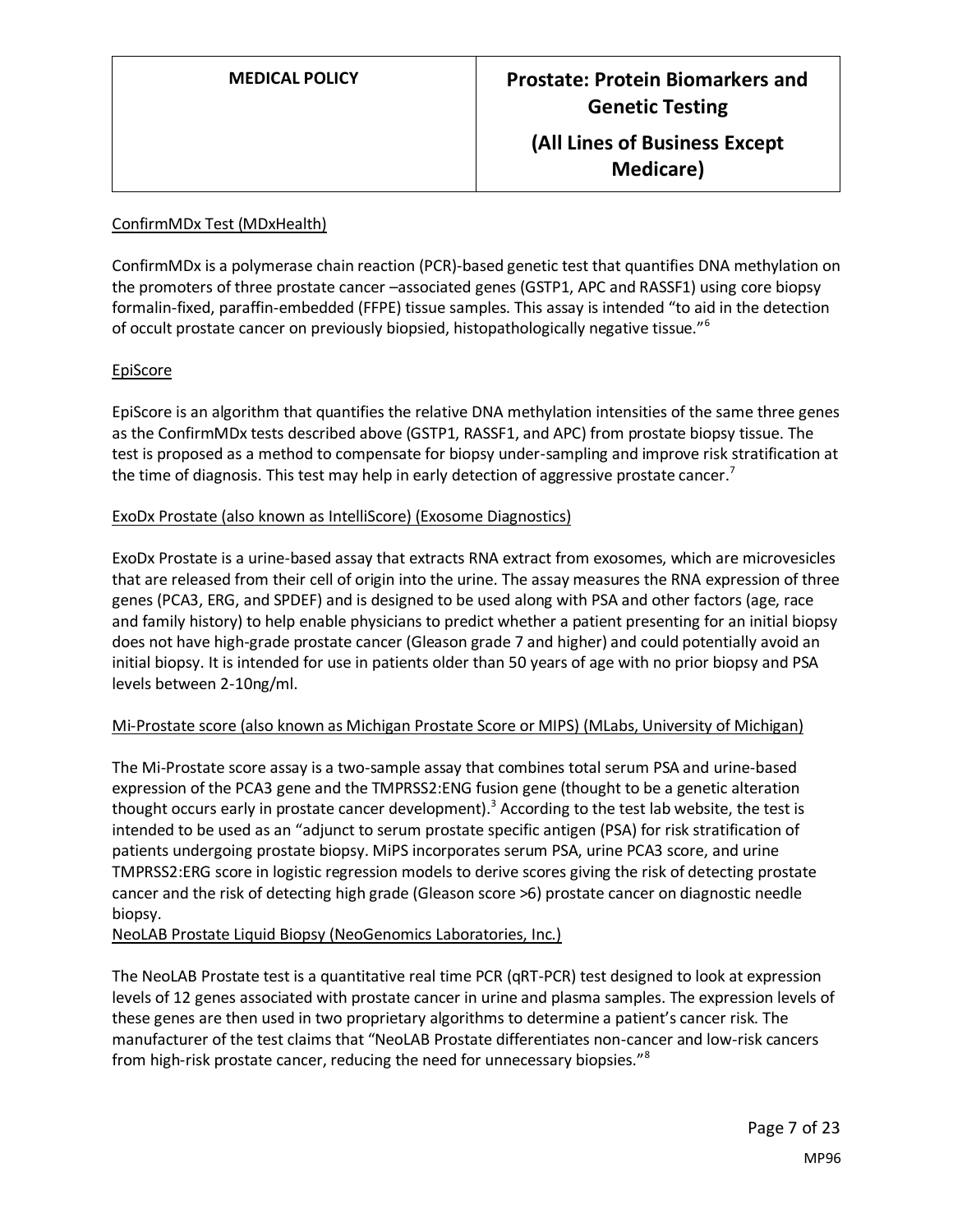#### Progensa® PCA3 Assay (Hologic, Inc.)

The Progensa PCA3 assay is post-DRE urine-based genetic test that measures the levels of prostate cancer antigen 3 (PCA3), which is a prostate-specific noncoding RNA that is overexpressed in a high proportion of prostate cancer cases. The assay generates a PCA3 score, which is used to estimate the probability of having a positive repeat biopsy.<sup>4</sup>

The test is intended to help clinicians identify patients at low risk of cancer who may forego repeat prostate biopsy in favor of clinical surveillance. The test is indicated for patients 50 years of age or older who have had one or more negative prostate biopsies, but who may be at risk for prostate cancer based on other clinical factors. The test is "to be used in conjunction with serum PSA and other risk indicators to guide appropriate patient management in the 'at risk' population of men for whom a repeat biopsy would be recommended based on current standard of care." The Progensa PCA3 Assay is not indicated for patients with atypical small acinar proliferation on their most recent biopsy.<sup>4</sup>

#### Prostate Health Index (PHI)(Beckman Coulter)

According to the manufacturer, the PHI is a diagnostic multivariate index calculated by combining the results of three different assays quantitating three forms of PSA, from blood collected prior to the DRE. The three assays measure PSA, free or unbound PSA, and p2PSA (an isoform of free PSA). The three protein biomarker levels are combined using a specific formula to calculate the PHI.<sup>2</sup>

The PHI is intended to aid in distinguishing prostate cancer from benign prostatic conditions in men aged 50 years and older with normal DRE findings. In the United States, the PHI is indicated for men with PSA levels between 4-10ng/mL. $2$ 

Although low PHI scores are thought to be associated with a lower probability of prostate cancer on biopsy, the manufacturer does not provide a specific PHI score to use as a cutoff for biopsy decision. Instead, the manufacture indicates that the cut-off PHI for biopsy decision may vary for each patient and depend on other clinical factors or family history.

#### SelectMDx Test (MDxHealth)

SelectMDx is a quantitative, multiplex, reverse transcription polymerase chain reaction (RT-PCR) assay performed on urine collected after a digital rectal exam that measures the expression of two genes associated with prostate cancer aggressiveness, DLX1 and HOXC6.<sup>3</sup> This is non-invasive assay is also referred to as a "liquid biopsy".

SelectMDx is indicated for patients with clinical risk factors for prostate cancer (e.g., elevated PSA levels and urinary symptoms). It is intended to help clinicians evaluate a patient's risk of aggressive prostate cancer and therefore help identify individuals who should undergo prostate biopsy. The test is intended to allow low-risk patients to avoid unnecessary prostate biopsy and the associated risks.<sup>9</sup>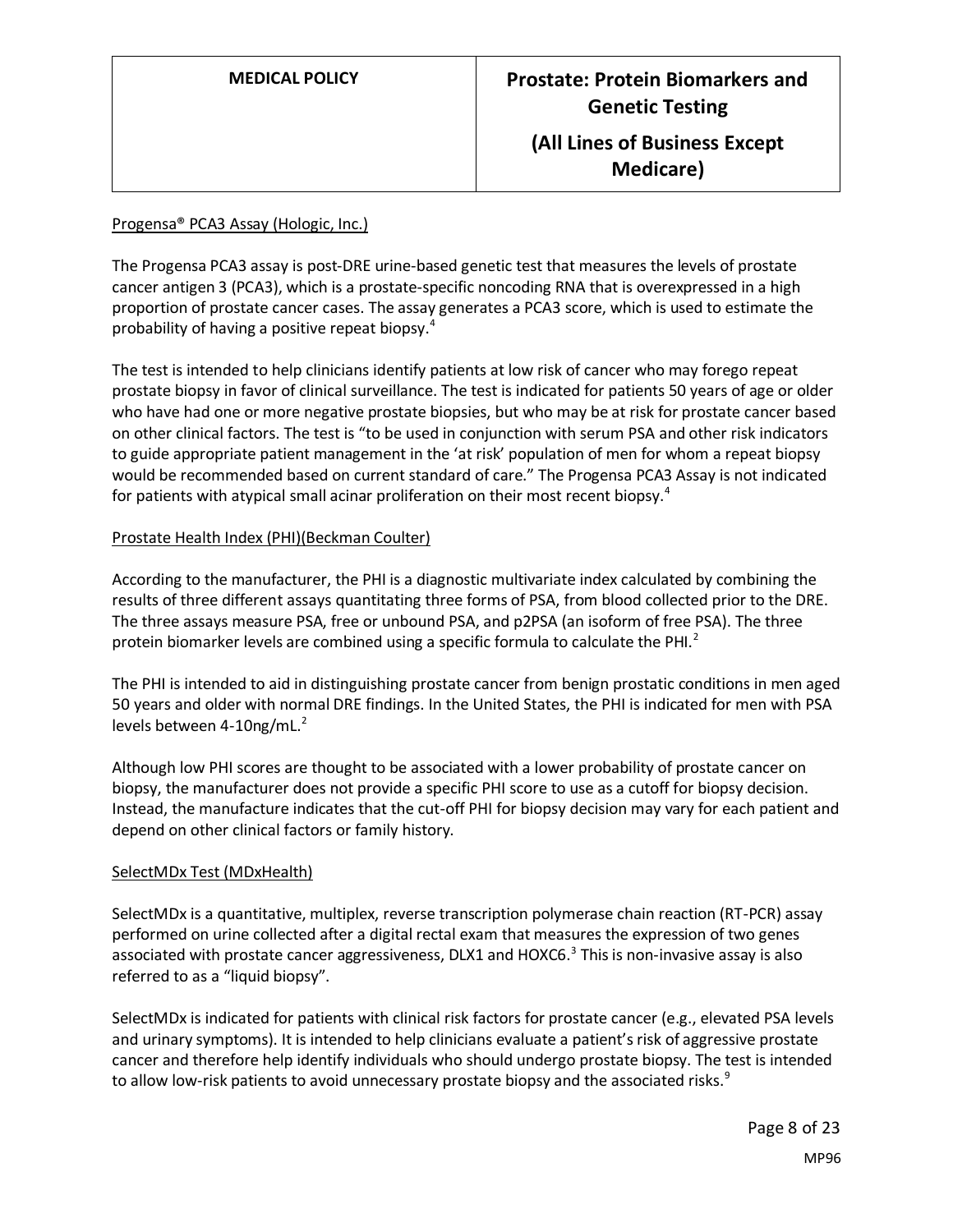#### **Molecular Assays for Prognosis or Treatment**

#### Decipher (GenomeDx)

According to the manufacturer, the Decipher test is a genetic test that measures the expression levels of 22 RNA biomarkers involved in multiple biological pathways that are associated with the development and progression of aggressive prostate cancer. The test has been validated for use on FFPE samples of tissue removed during surgery in patients with adverse pathology or other high risk factors. The expression data is used to calculate the probability of clinical metastasis within five years of radical prostatectomy surgery, classifying patients into genomic risk categories for metastasis to aid in treatment recommendations post-surgery . The Decipher test is intended to provide physicians with additional information to aid in treatment and management decisions.

The Decipher test is also marketed for use on FFPE samples of biopsy tissue, where it may be used as a potential risk assessment and management tool to help determine whether a patient with localized cancer is a good candidate for active surveillance post-biopsy. The test is accepted for use in patients who present with a very low, low, favorable, and unfavorable intermediate risk biopsy result according to NCCN Guidelines upon pathologic evaluation.

#### Oncotype DX® Prostate Cancer Assay

The Oncotype DX Prostate Cancer Assay is a genetic test that uses quantitative RT-PCR methodology to measure the expression levels of 17 genes in a sample of the tumor tissue at the time of biopsy. Twelve of the genes assayed are thought to be associated with adverse tumor pathology, biochemical recurrence, metastasis, or prostate cancer death.<sup>10</sup> Using a proprietary algorithm, gene expression levels are used to calculate a Genomic Prostate Score (GPS) that indicates a tumor's potential aggressiveness.<sup>10</sup>

Oncotype DX prostate cancer test is intended to predict the likelihood of aggressive prostate cancer in patients who have received a diagnosis of very low, low, or low-intermediate-risk prostate cancer, based on NCCN criteria.<sup>10</sup> If the test results in a low GPS score, then taken together with other clinicopathologic factors (e.g., Gleason score and PSA level), the patient may be managed using active surveillance instead of undergoing radical prostatectomy and/or radiation treatment.<sup>10</sup>

#### Oncotype DX® AR-V7 Nucleus Detect Test

The Oncotype DX® AR-V7 Nucleus Detect test is a liquid biopsy test that analyzes circulating tumor cells in the patient's blood to detect nuclear expression of AR-V7, a variant of the androgen receptor that is resistant to androgen-receptor signaling inhibitor (ARSI) therapy. The test is intended to guide treatment with ARSI therapy or with chemotherapy in patients with metastatic castration-resistant prostate cancer  $(mCRPC).$ <sup>11</sup>

#### Prolaris® (Myriad Genetics, Inc.)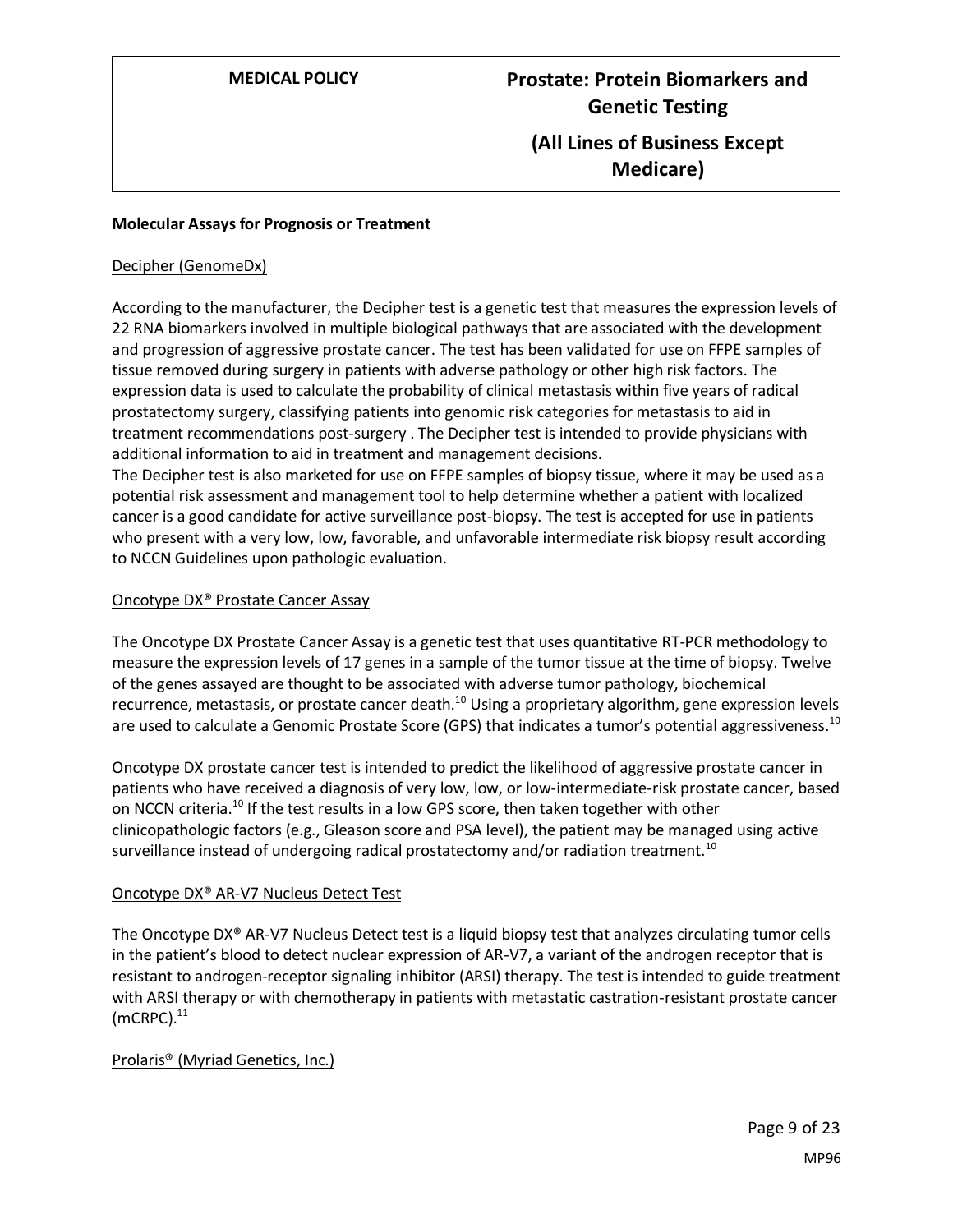The Prolaris Genetic Test is a RT-PCR test conducted on FFPE tissue samples collected during standard prostate biopsy or radical prostatectomy, or on tissue from prepared slides. The test measures RNA expression levels of 46 genes, 31 of which are cell-cycle genes in the fraction of tumor cells that are actively dividing, thus providing an indirect measure of cancer growth rate. Assay results are reported as a CCP score, also called the Prolaris Score, which denotes the risk of progression.<sup>5</sup>

The Prolaris Genetic Test is intended to be used in addition to other clinicopathologic factors to assist clinicians in predicting disease aggressiveness within a 10-year window for patients with an initial diagnosis of prostate cancer to inform treatment decisions. The test is also intended to help estimate the risk of biochemical recurrence in post-prostatectomy patients to adjust monitoring intervals or treatment strategies. Patients identified as being high risk, by way of a high CCP score, may be candidates for active treatment. Prolaris scores are intended to provide additional information for clinical decision making.<sup>5</sup>

Patients receiving adjuvant hormonal therapy and radiation treatment before biopsy are not candidates for Prolaris testing because treatment effects can interfere with interpretation of test results. Prolaris has also not been validated for patients with PSA levels over 100 ng/mL (nanograms per milliliter).<sup>5</sup>

#### ProMark (Metamark Genetics Inc.)

The ProMark Proteomic Prognostic test quantitatively measures levels of eight protein biomarkers in FFPE prostate biopsy tissue samples using multiplex immunofluorescent staining with monoclonal antibodies. A proprietary algorithm captures digitalized quantitative measurements that are used to generate the ProMark Risk Score. The ProMark Risk Score is used to determine a personalized risk of prostate cancer aggressiveness.<sup>12</sup>

### **REVIEW OF EVIDENCE**

The analytical and clinical validity of these assays have been established; therefore, the evidence review below will focus on the clinical utility of these tests to determine whether testing improves treatment management or overall patient-relevant health outcomes.

A review of the ECRI, Hayes, Cochrane, and PubMed databases was conducted regarding the clinical utility of protein biomarker and genetic tests as tools for screening, detection, diagnosis, prognosis or management of prostate cancer. Below is a summary of the available evidence identified through February 2022.

#### Molecular Assays Used for Prostate Cancer Detection

*4Kscore Test*

Systematic Reviews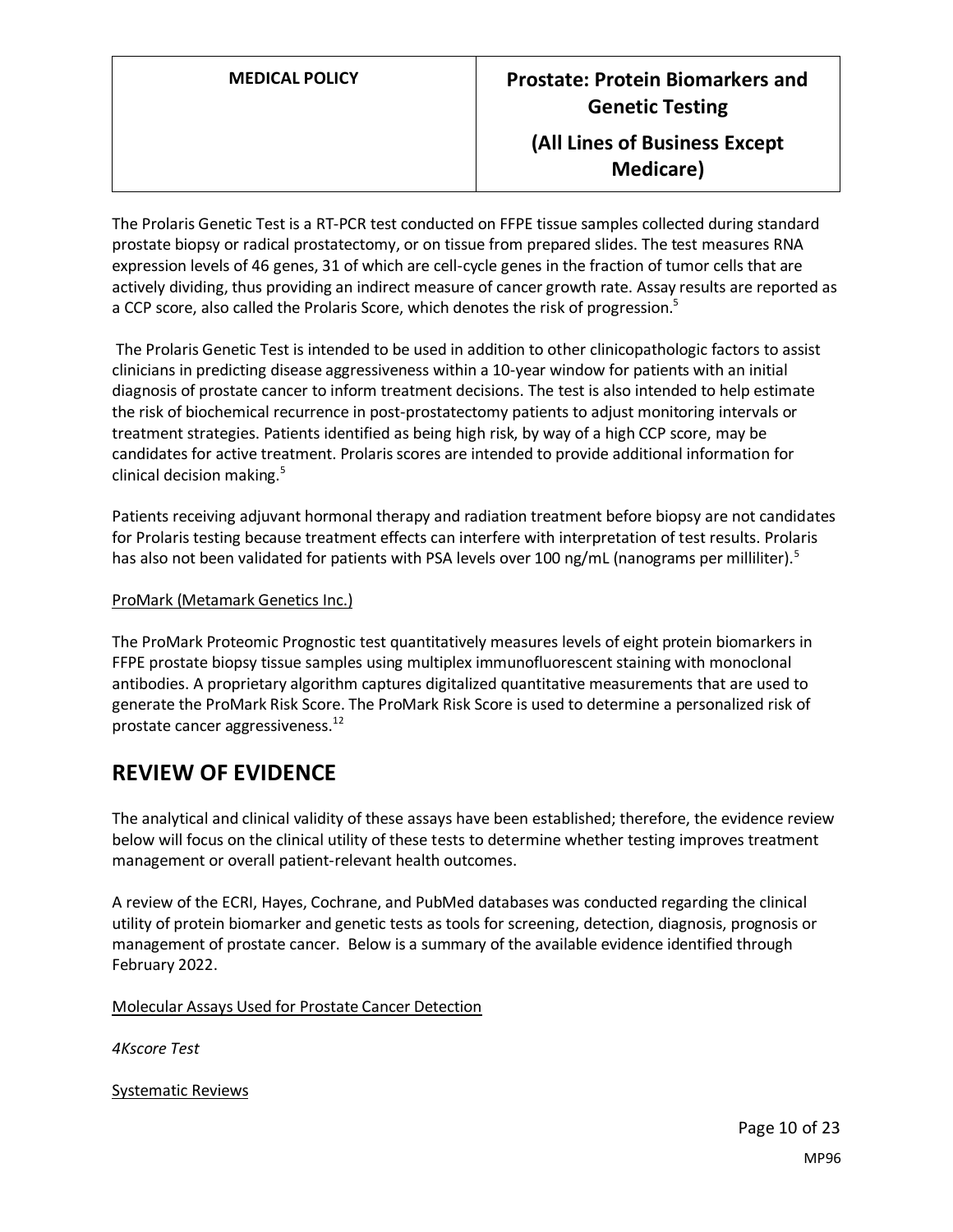- In 2019, reviewed in 2020, Hayes conducted a genetic test evaluation report assessing the 4Kscore Test's utility in prostate cancer biopsy decision making.<sup>13</sup> Having systematically searched the literature, investigators identified 1 study evaluating the test's analytical validity, 3 studies evaluating clinical validity and 1 study evaluating clinical utility. Sample sizes ranged from 162 to 1012. Findings from the 1 analytical validity study reported that a digital rectal examination conducted before the 4kscore blood draw could affect results. Authors from the 3 assessed clinical validity studies concluded that evidence from the 4Kscore Test could estimate a patient's percentage of risk for aggressive prostate cancer if a prostate biopsy were performed. No studies reported evidence that the Test provided information on the 10-year likelihood of developing distant metastases when the Test result is <7.5%. The one clinical utility study concluded that the Test could influence subsequent decision to proceed with biopsy; however, the study evaluated no patient outcomes. Evidence quality across all studies was rated as ranging from "very-poor" to "poor." Hayes ultimately assigned a "D2" rating (insufficient evidence) for use of the 4kscore Test to aid in prostate cancer biopsy decision making for physician and patient via estimating patients' percentage of risk for aggressive prostate cancer if a biopsy were performed and, secondly, providing information on the 10-year likelihood of developing distant metastases when the 4k score result is <7.5%.
- In 2018, ECRI conducted a systematic review evaluating the utility of the 4Kscore Test in assessing the risk of aggressive prostate cancer before initial or repeat biopsy.<sup>14</sup> Having evaluated the same studies assessed in the Hayes review discussed above, ECRI investigators concluded that evidence was "inconclusive" regarding the clinical utility of 4Kscore testing. Evaluated studies reported changes in patient management following test results, but not health outcomes. Moreover, evidence assessing clinical validity was mixed as to whether adding 4kscore to clinical risk factors was more accurate than clinical risk factor models alone. ECRI identified no ongoing clinical trials that would address these evidence gaps.

#### Nonrandomized Studies

In 2015, Konety et al. published the results of an uncontrolled retrospective case series (n=611 patients) that suggested that 4Kscore Test results influenced biopsy decisions in 89% of tested patients and reduced the number of prostate biopsies by  $65\%$ <sup>15</sup> The actual percentage of cases not proceeding to biopsy were 94.0%, 52.9%, and 19.0% for men who had low-, intermediate-, and high-risk 4kScore test results, respectively, indicating that a substantial proportion of men considered to be at high-risk opted to not proceed to biopsy. However, this study did not report any follow up of patients and therefore no long-term data was reported on patient outcomes such as morbidity or mortality as a result of 4Kscore testing. Of note, in the short term, foregoing an unnecessary prostate biopsy may reduce biopsy-related complications in patients who have low-risk or no prostate cancer. However, in men deemed to be of high risk, foregoing biopsy as a result of 4Kscore testing may delay diagnosis, which could result in could result in increased morbidity and/or mortality in this patient population. Therefore, studies reporting long-term patient outcomes after use of the 4Kscore test are needed.

#### *ConfirmMDx*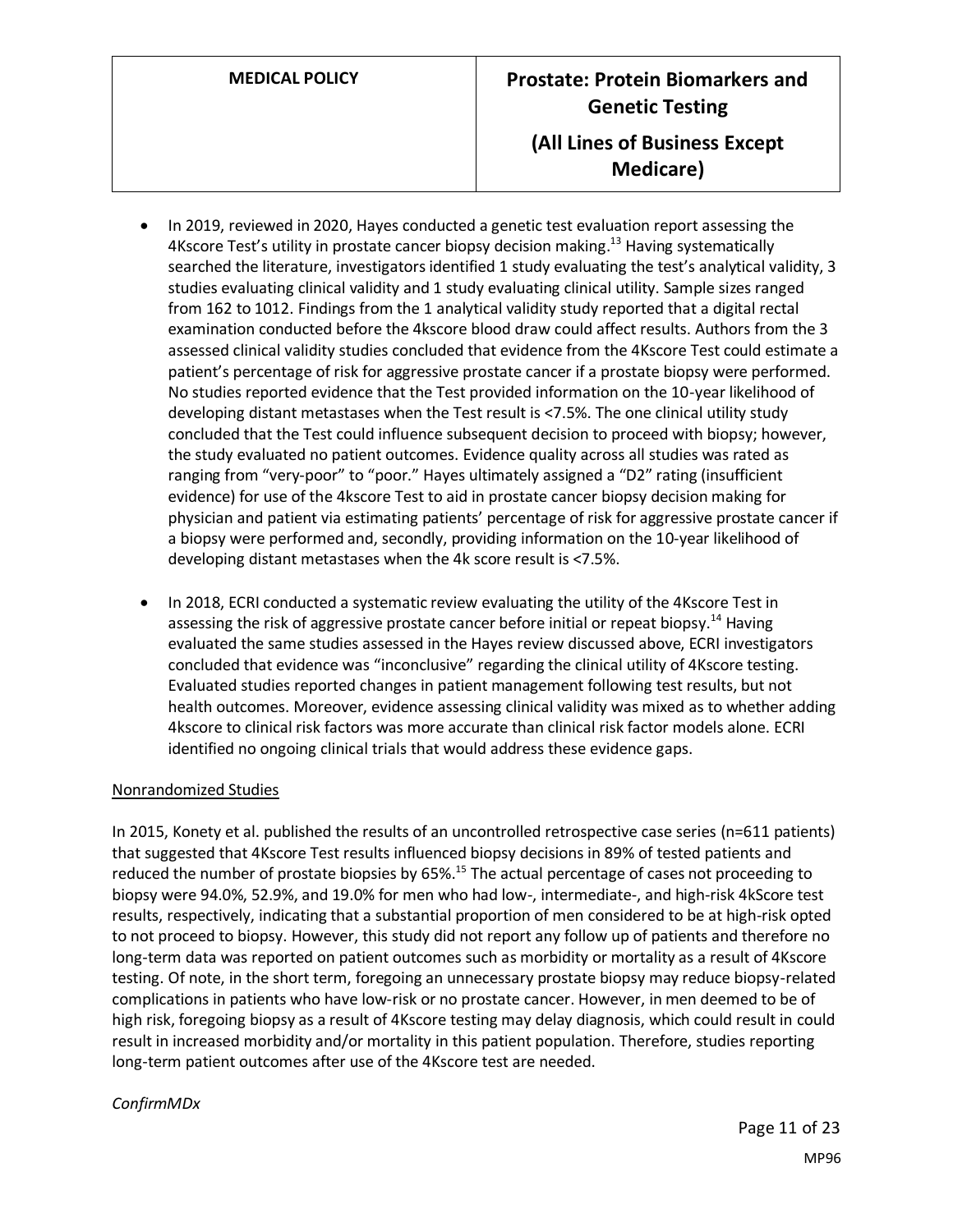#### Systematic Reviews

• In 2019, reviewed in 2020, Hayes conducted a genetic test evaluation report evaluating the utility of ConfirmMDx in prostate cancer biopsy decision making.<sup>16</sup> Having systematically searched the literature, investigators identified 1 study evaluating analytical validity, 4 studies evaluating clinical validity, and 1 study evaluating clinical utility. Sample sizes ranged from 138 to 803 men. Median follow-up was approximately 9 months. Findings from the 1 analytical validity study reported that the multiplex assay is accurate and reproducible on biopsy samples for both determining methylation positive versus negative and the methylation intensity. Clinical validity studies showed that ConfirmMDx results are negative in patients with a repeat negative prostate biopsy. One small preliminary study assessing clinical utility reported that most men with a negative ConfirmMDx result will not have repeat biopsy within 9 months of a negative prostate biopsy. The rate of repeat biopsies was not compared with the repeat biopsy rate in men receiving standard care, thus limiting generalizations regarding clinical utility. No study reported clinical outcomes in men with both positive and negative ConfirmMDx results.

Overall evidence quality was assessed as "very low." Limitations included all tests' manufacturer funding and a lack of large studies evaluating diverse populations of men that compared the clinical accuracy of detecting high-grade prostate cancer with ConfirmMDx. Hayes ultimately assigned a "D2" rating (insufficient evidence) for use of the ConfirmMDx test using residual prostate biopsy specimens, to "rule out men who are prostate cancer free; and [secondly] identify men at risk for undetected prostate cancer by predicting the likelihood of detecting Gleason score ≤ 6 and ≥ 7 prostate cancer on repeat biopsy in men with an initial negative biopsy yet high-risk clinicopathological features suggestive of prostate cancer."<sup>16</sup>

• In 2019, ECRI conducted a systematic review evaluating the utility of the ConfirmMDx Test for determining need for repeat prostate biopsy.<sup>17</sup> Having evaluated 3 of the retrospective cohort studies assessed in the Hayes review discussed above, ECRI investigators concluded that evidence was "inconclusive" regarding the clinical utility of the ConfirmMDx Test. Evaluated studies reported that the repeat biopsy rate in patients managed with ConfirmMDx, but neither directly compared that rate to patients managed without ConfirmMDx nor reported on patient health outcomes. While data from the 2 clinical validity studies showed ConfirmMDx can help identify patients at low risk of prostate cancer; approximately 10% of patients with negative ConfirmMDx results have positive biopsy results. Investigators called for additional prospective and comparative studies to establish ConfirmMDX's clinical validity and clinical utility.

#### Nonrandomized Studies

In 2014, Wojno et al. published a preliminary retrospective case series that attempted to evaluate the effect of utilization of ConfirmMDx on reducing the rate of repeat prostate biopsies in men with a negative biopsy by histopathologic analysis. While only six of 138 (4.3%) patients proceeded to a repeat biopsy based on a negative assay result, the authors stated that, "the results are only indicative of the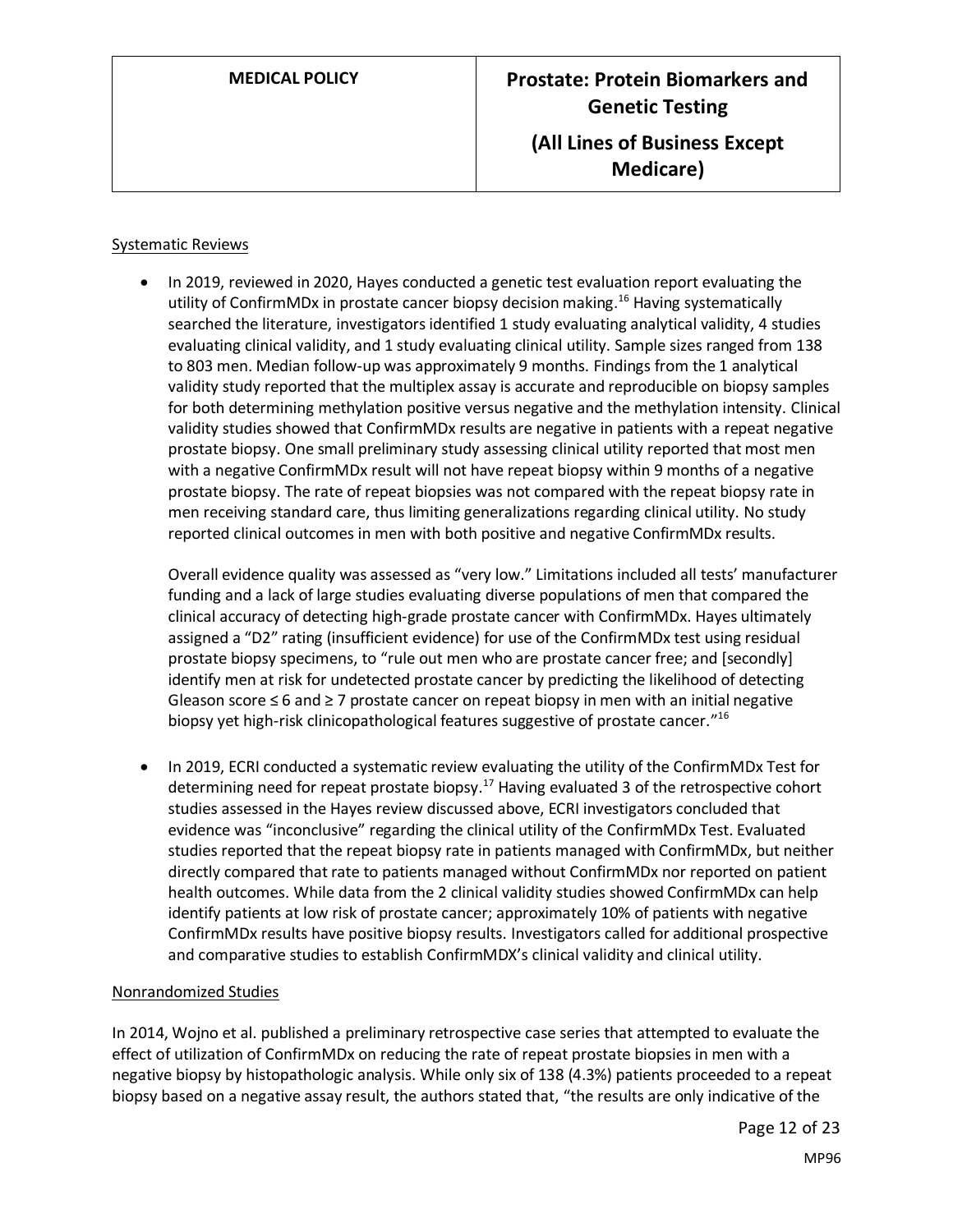# **MEDICAL POLICY Prostate: Protein Biomarkers and Genetic Testing (All Lines of Business Except Medicare)**

potential that the epigenetic assay may have on patient management." Although the aim of the study was to demonstrate a low repeat biopsy rate based on the results of the ConfirmMDx test; the biopsy rate of those who underwent testing was not compared to the repeat biopsy rate of men receiving standard care. In addition, the short-term follow-up of this study (median of nine months) was not long enough to evaluate true repeat biopsy rates, since men undergoing active surveillance would likely go back for re-evaluation every 6-12 months, based on NCCN's current recommendations. Therefore, this single clinical utility study does not provide conclusive evidence of reduction of biopsy procedures solely due to ConfirmMDx. Furthermore, no prospective studies have been published to show that use of ConfirmMDx reduces the number of repeat biopsies across diverse clinical settings with potentially varied disease prevalence.

#### *Progensa® PCA3 Assay*

- In 2014 (updated 2018), ECRI conducted a systematic review and concluded that evidence was insufficient to support the use of the PCA3 assay due to conflicting results among the six identified published clinical validity studies.<sup>4</sup> The review stated "ascertaining whether Progensa can be used to aid in determining the need for repeat prostate biopsy is not possible from the available evidence" and noted that the cut-off scores used in the studies all differed and that there was some evidence that the test resulted in false negatives in some cases. The review did not identify any studies reporting on clinical utility.
- In 2014 (updated 2015; archived 2018), Hayes published a review that evaluated the PCA3 for its ability to detect prostate cancer, including nine uncontrolled case series (n=127-926 patients) that evaluated the clinical utility of PCA3 testing in improving risk assessment and facilitating decisions regarding prostate biopsy in men with one or more risk factors.<sup>18</sup> Although several of these studies reported that when PCA3 was incorporated into multi-variable biopsy models (also known as nomograms) there was improved diagnostic accuracy, the variables included in the nomograms differed between studies and only one of the studies was comparative. These modelling studies suggest that the PCA3 score could be incorporated into an algorithm for improved biopsy outcome, but actual management decisions regarding biopsy and how those decisions affected health outcomes were not reported. The review did not identify any studies that prospectively evaluated changes in patient outcomes or treatment decisions based on incorporation of PCA3 score. Consequently, although there is potential for clinical utility, the review concluded that studies were needed that directly demonstrate the impact of this test on the care of patients being evaluated for prostate cancer. Due to insufficient evidence of direct clinical utility, the review assigned the PCA3 assay a grade of "C" for prostate cancer screening in men considering prostate biopsy.

#### Nonrandomized Studies

In addition to the Hayes review above, Ruffion et al. published two case series suggesting that the use of PCA3 in two different nomograms led to potential reductions in unnecessary biopsies of 48-52% with increases in missed prostate cancers of 6-15% using either a *PCA3*-based nomogram or *PCA3* level corrected for prostate volume (*PCA3* density). However, neither series assessed utility of the test for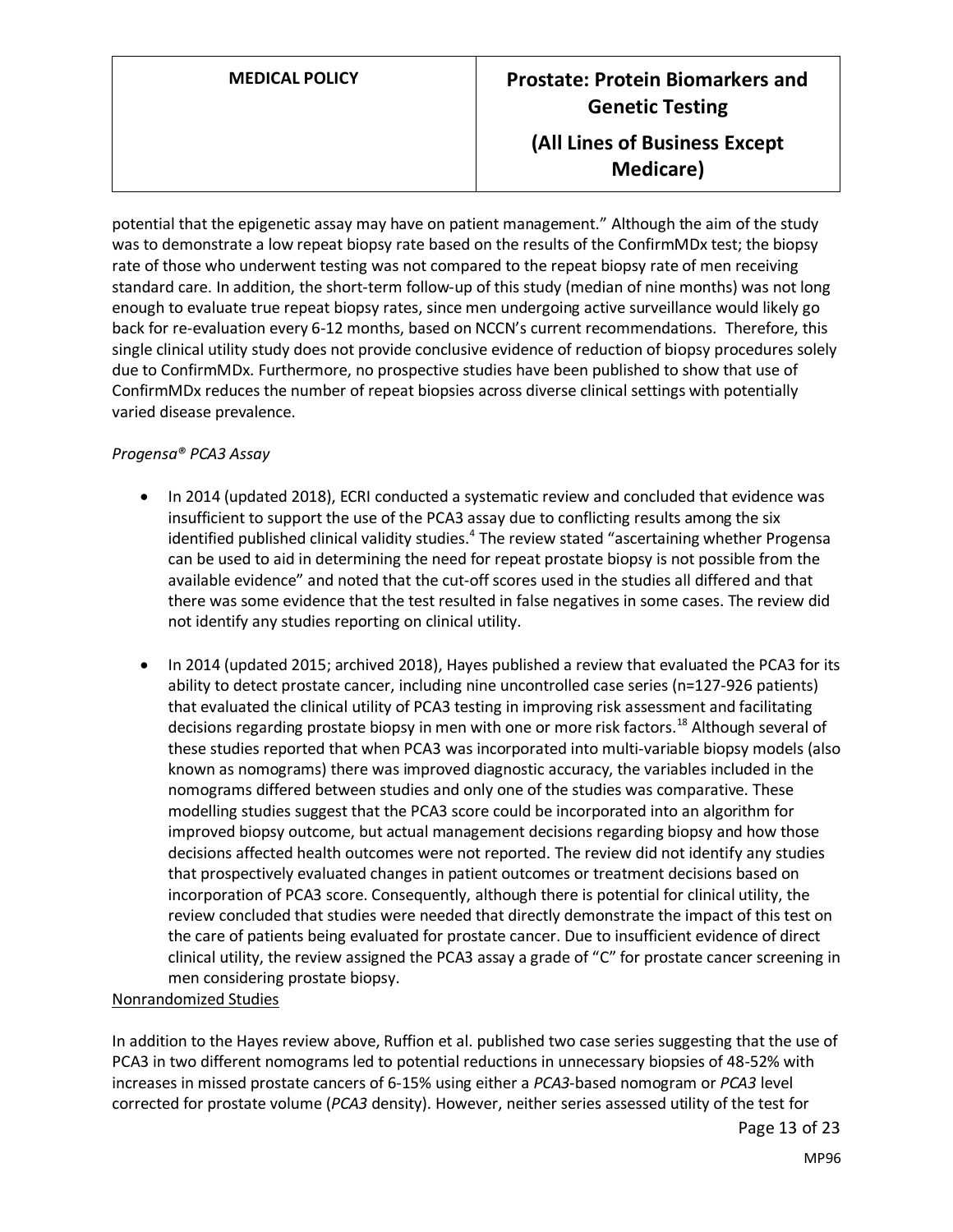actual clinical decision-making, since all patients underwent biopsy regardless of results from the nomogram. In addition, neither study evaluated patient specific outcomes such as recurrence or survival.

#### *Prostate Health Index (PHI) (Beckman Coulter Inc.)*

- In 2017 (reviewed in 2021), Hayes published a Molecular Test Assessment on the Prostate Health Index (PHI) for prebiopsy triage (Beckman Coulter).<sup>2</sup> Hayes included 2 studies for analytical validity, 6 studies for clinical validity, and 1 study for clinical utility, by Tosoian et al, is summarized below. Hayes gave the PHI test for prebiopsy triage in men ≥ 50 years of age a Hayes rating of C, based on low-quality evidence for clinical validity and very-low-quality evidence for analytical validity and clinical utility, stating that there is insufficient evidence to assess the impact on health outcomes.
- In 2017, Tosoian et al. published the results of a case-control study that evaluated the effect of the PHI on incidence of initial biopsy, including 345 cases and 231 controls.<sup>19</sup> The incidence of biopsy was significantly lower (p<0.001) in men who had PHI testing (39%) compared with those that did not (48%), suggesting that the PHI may impact prostate biopsy decisions. However, this study did not evaluate the role the PHI had in biopsy decision, nor were the impact on prostate cancer diagnosis or subsequent health outcomes assessed.

#### *SelectMDx*

In 2019, Hayes published a molecular test assessment for the SelectMDx test (MDxHealth Inc) for prostate cancer.<sup>20</sup> The review included 1 study on analytical validity, 3 studies on clinical validity, and one study on clinical utility. The one study on clinical utility by Shore and colleagues was a retrospective review evaluating the impact of the SelectMDx test on patient management practice. The biopsy rate in SelectMDx test positive men were 60% (99/163) compared to 12% (32/255) for SelectMDx test negative men (P<0.001); however, as this was a retrospective chart review, the authors could not confirm to what, if any, extent the test impacted biopsy decision. Furthermore, the impact on patient outcomes is also unclear. Overall, there is very-low-quality evidence to support the clinical utility of the SelectMDx test. The reviewers gave SelectMDx a Hayes rating of D2, stating that there was insufficient evidence supporting use of the test and additional studies are needed to demonstrate clinical validity and clinical utility.

#### *ExoDx Prostate (also known as IntelliScore)*

Systematic searches yielded one abstract. Investigators concluded that evidence was insufficient to perform a full health technology assessment of the test.

#### *Other Assays*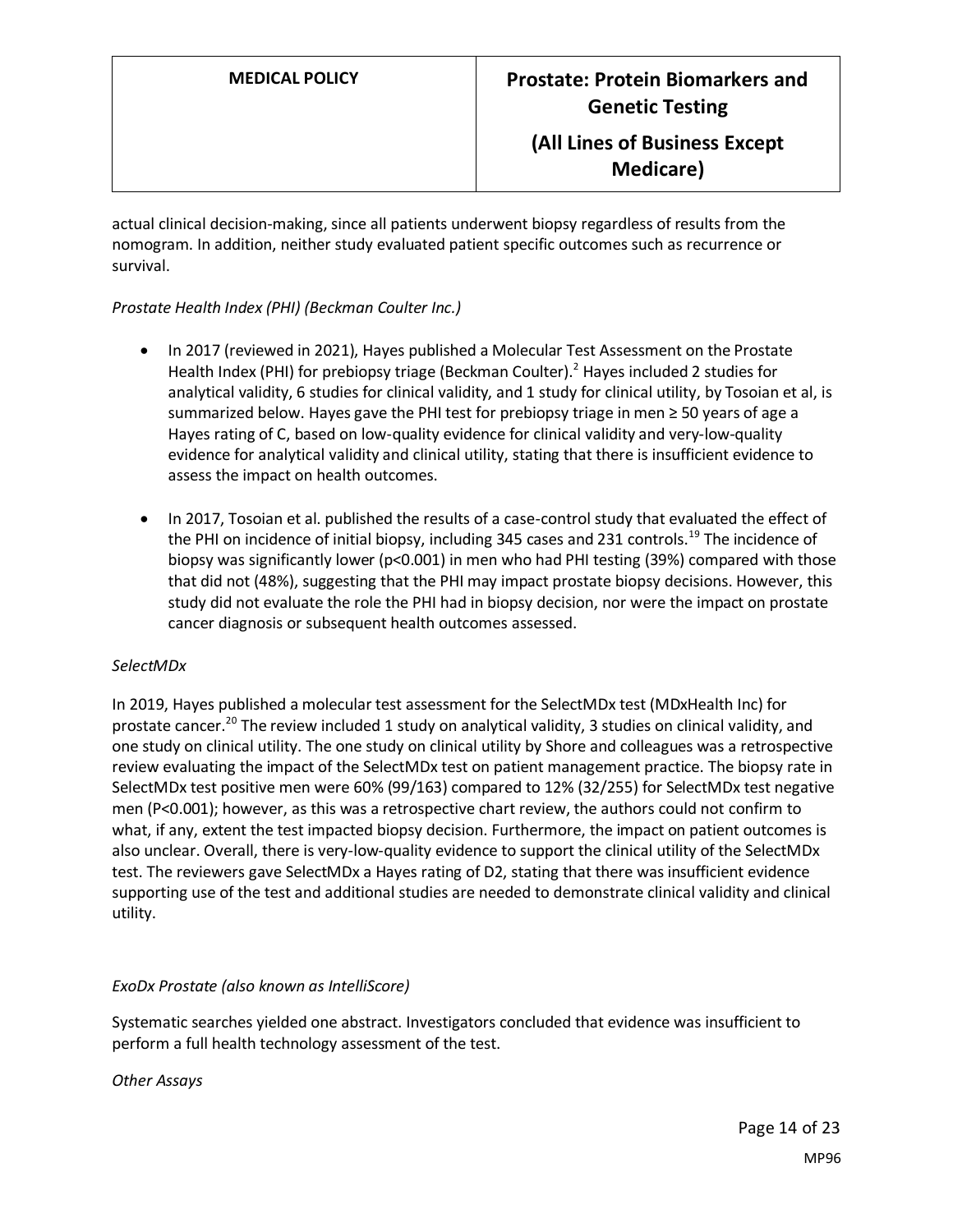Clinical utility studies using assay results for decision-making for initial biopsy or repeat biopsy were not identified for any other molecular assay proposed as a tool to detect prostate cancer, including but not limited EpiScore, NeoLAB Prostate Liquid Biopsy, and Mi-Prostate Score.. In addition, no studies were identified that reported on health outcomes such as recurrence or survival of patients that underwent testing using any of the assays described above.

#### Molecular Assays used for Prognosis or Treatment

#### *Decipher*

In 2015 (updated 2021), Hayes published a review on the Decipher prostate cancer classifier test, including three industry-sponsored clinical utility studies that reported on decision impact of the Decipher test.<sup>21-24</sup> The review noted that the Decipher test was reported by some studies, "to have greater ability than clinicopathologic features alone to predict metastasis in high-risk men, and there was some indication that it could improve predictive performance of clinicopathologic models." However, measures of test performance were not consistent across studies, and it was unclear whether Decipher added enough prognostic information compared to current clinicopathologic models to change patient management decisions and improve outcomes. In addition, the included studies consisted of relatively small case series (ranging from 121 to 266 patients) and all four studies suffered from similar limitations including that the actual treatment administered was not tracked, patient outcomes were not assessed, and the urologists who participated in the studies were likely not representative of all urologists. As a result, Hayes rated the use of the Decipher test with a "D2" rating, indicating that additional independent studies reporting actual clinical utility measures are needed.

#### *Oncotype DX® Prostate Cancer Test*

In 2018, ECRI conducted a systematic review evaluating the utility of the Oncotype DX Genomic Prostate Score (GPS) Test in assessing prostate cancer prognosis.<sup>10</sup> Having evaluated 4 of the clinical validity studies assessed in the Hayes review discussed below (n = 1,195), including 2 clinical utility studies (n= 369), ECRI investigators concluded that evidence was "inconclusive" regarding the clinical utility of the Oncotype DX Genomic Prostate Score. Evaluated studies reported that results may affect patient management decisions; however, no data reported the impact that those changes had on patient health outcomes. While some clinical validity evidence suggested that GPS correlates with incidence of adverse pathology, no studies reported 10-year prostate cancer-specific mortality or metastasis rates.

In 2018, reviewed in 2021, Hayes published a review on the Oncotype DX Genomic Prostate Score (GPS) Assay.<sup>25</sup> One case series of 158 men reported an 18% absolute change in treatment recommendation between active surveillance and immediate treatment after assay results and a 26% change in treatment choice/intensity after assay results.<sup>26</sup> In contrast, a second retrospective chart review of 211 patients reported no significant difference in the recommendation of active surveillance/watchful waiting between baseline patients and those with Oncotype assay scores.<sup>27</sup> However, there was a significant difference in active surveillance/watchful waiting as the single treatment received between baseline patients and patients with a GPS. Although the results from the two clinical utility studies suggest that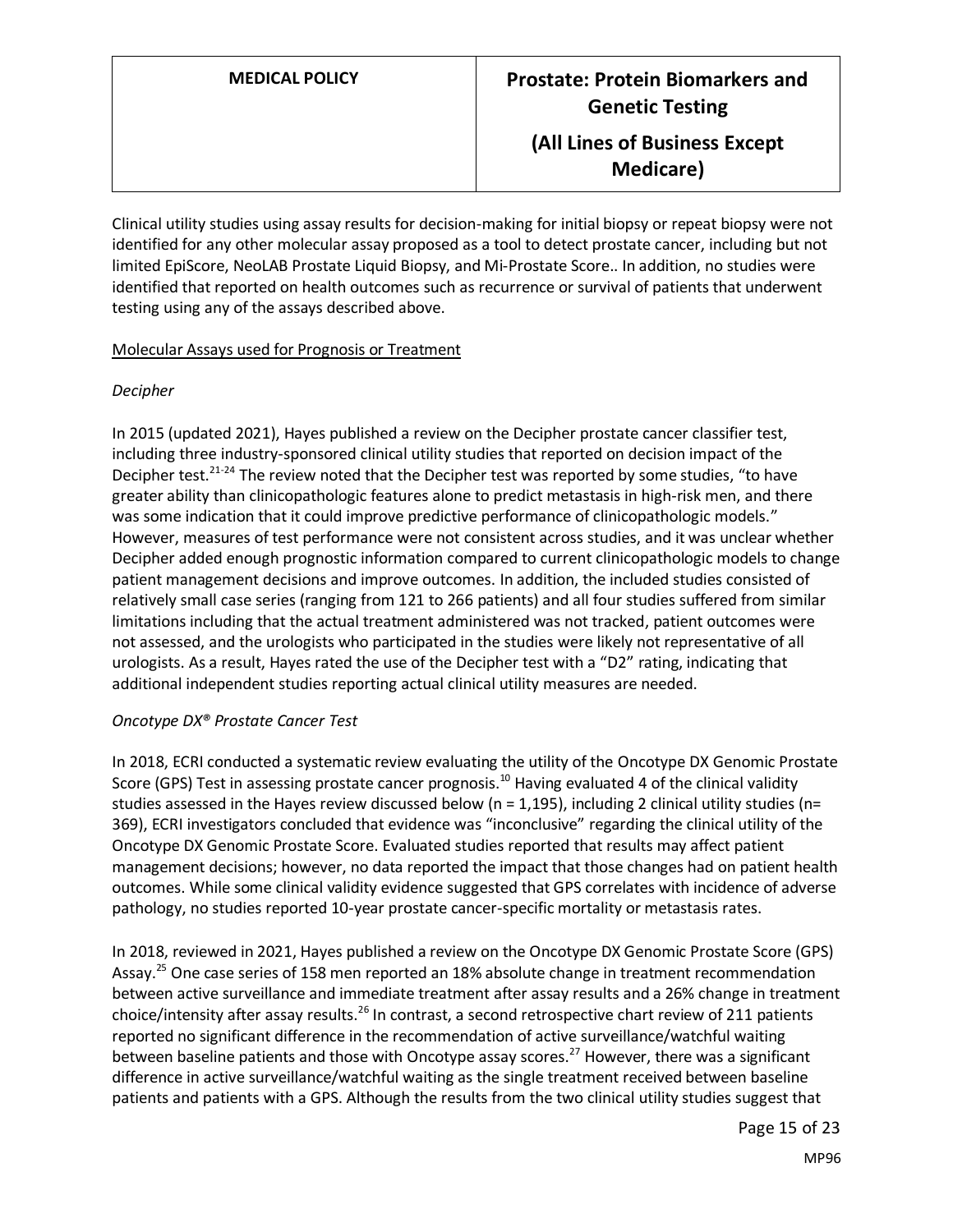Oncotype DX could potentially affect initial treatment decisions in patients whose very low or low risk status is modified based on assay results, no study has been identified to determine whether Oncotype DX score results improve long-term health outcomes, such as overall survival. As a result, Hayes rated the use of the Oncotype DX prostate cancer test with a "D2" grade due to very low utility evidence of clinical utility, stating that long-term clinical utility studies are needed.

#### *Oncotype DX® AR-V7 Nucleus Detect Test*

#### Systematic Reviews

In 2021, Hayes conducted an evidence review evaluating the validity and utility of the Oncotype DX AR-V7 Nucleus Detect Test.<sup>28</sup> In total, 1 analytical validity study and 3 clinical validity studies were included for review. No peer-reviewed studies were identified that addressed the clinical utility of the Oncotype DX AR-V7 Nucleus Detect test. Investigators concluded that there is a very low quality body of evidence indicating the test will identify metastatic castration-resistant prostate cancer patients who are not likely to respond to AR-targeted therapies. Additional studies with larger cohorts of patients were judged necessary to demonstrate that the test could support physician clinical decision-making and improve patient health outcomes.

In 2018, ECRI conducted a systematic review evaluating the utility of the Oncotype DX AR-V7 Nucleus Detect Test for informing treatment of metastatic castration-resistant prostate cancer.<sup>11</sup> Having systematically searched the literature through October 2018, investigators reviewed 2 prospective studies (n=303), neither of which assessed the test's clinical validity or utility. While data from one crosssectional correlation study provided indirect evidence of test utility, results from other studies to date have been mixed. ECRI investigators concluded that evidence was "inconclusive" regarding the clinical utility of the Oncotype DX AR-V7 Nucleus Detect Test. To assess clinical validity and utility, authors called for large, diagnostic and longitudinal cohort studies assessing outcomes after patients undergo therapy guided by AR-V7 test results.

#### Nonrandomized Controlled Trials

• In 2019, Sharp and colleagues evaluated the reproducibility of AR-V7 testing, and associations with clinical characteristics, circulating tumor cell counts, tumor biopsy AR-V7 protein expression and overall survival.<sup>29</sup> Researchers determined AR-V7 status via blood samples from patients with mCRPC (n=181), circulating tumor cell counts (n=136) and matched biopsies (n=58). In total, 95/277 samples tested positive for circulating tumor cells and negative for AR-V7, while 96/277 samples were positive for both circulating tumor cells and AR-V7. When controlling for baseline characteristics, overall survival was shorter in patients with positive circulating tumor cells and positive AR-V7 than in participants with negative circulating tumor cells. No evidence was found that patients with positive circulating tumor cells and positive AR-V7 had worse overall survival than participants with positive circulating tumor cells and negative AR-V7 (HR 1.26; 95% CI 0.73-2.17; *p* = 0.4). Limitations included the heterogeneity of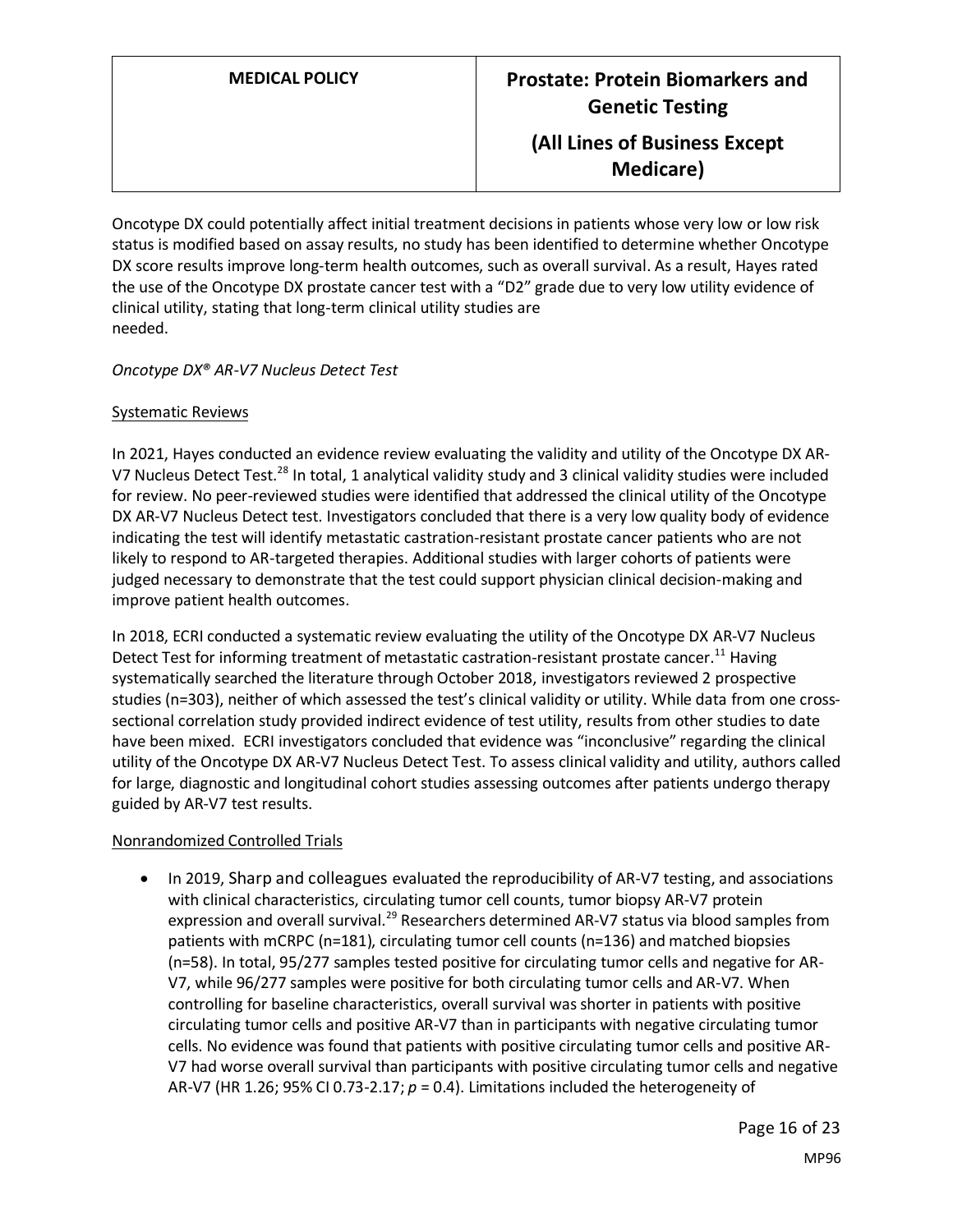treatments, which prevented investigators form evaluating AR-V7 expression as a predictive biomarker of response to treatment. Authors concluded that "robust clinical qualification of these [AR-V7] assays is required before their routine use."

• In 2019, Armstrong and colleagues conducted a prospective, blinded validation study of two circulating tumor cell AR-V7 assays in predicting progression-free survival and overall survival with abiraterone or enzalutamide in patients with mCRPC.<sup>30</sup> Among 118 patients with high-risk mCRPC, 55 patients were treated with abiraterone, 58 were treated with enzalutamide, and 5 received both therapies concurrently. Median follow-up time among surviving participants was 19.6 months. Among all patients, median progression-free survival was 5.8 months (95% CI, 4.1 to 7.6 months) and median overall survival (OS) was 20.3 months (95% CI, 17.0 to 27.2 months). AR-V7 detection by both the Johns Hopkins and Epic AR-V7 assays was independently associated with shorter PFS (HR: 1.9 [95% CI, 1.1 to 3.3; P = .032] and 2.4 [95% CI, 1.1 to 5.1; P = .020], respectively) and OS (HR: 4.2 [95% CI, 2.1 to 8.5] and 3.5 [95% CI, 1.6 to 8.1], respectively) after adjusting for CTC number and clinical prognostic factors. Men with AR-V7–positive mCRPC had fewer confirmed prostate-specific antigen responses (0% to 11%) or soft tissue responses (0% to 6%). The observed percentage agreement between the two AR-V7 assays was 82%. Only 11 and 28 participants who tested positive for AR-V7 by the two different assays. Investigators concluded that larger controlled studies were needed to confirm the predictive value of AR-V7.

*Prolaris®*

#### Systematic Reviews

In 2019 (reviewed in 2020), Hayes published a systematic review assessing the clinical utility of the Prolaris Biopsy Test for determination of the 10-year risk of metastatic disease after definitive therapy and disease-specific mortality if conservatively managed.<sup>31</sup> Investigators systematically searched the literature through March 2019. In total, 10 studies were examined in detail, assessing analytical validity (n=2), clinical validity (n=6), and clinical utility (n=2). Sample sizes ranged from 123 to 19,215; follow-up ranged from 3 months to 11.8 years. Results from 1 analytical validity study suggested that the cell cycle progression (CCP) score was reproducible, while another study showed that DNA contamination may affect CCP scores. Six clinical validity studies reported preliminary evidence that CCP score and cell cycle risk (CCR) score may aid in predicting prostate cancer-specific mortality and metastasis. While two clinical utility studies suggested that the Prolaris Biopsy test may influence treatment decisions, no studies to date have provided direct evidence that the test drives decision making or reported subsequent clinical outcomes. Overall evidence quality was assessed as "very low." Investigators ultimately assigned a "D2" rating (insufficient evidence) and concluded that evidence was insufficient to support the use of the Prolaris test. Authors called for additional tests demonstrating the Prolaris test's accuracy, reproducibility and clinical utility.

### Nonrandomized Controlled Trials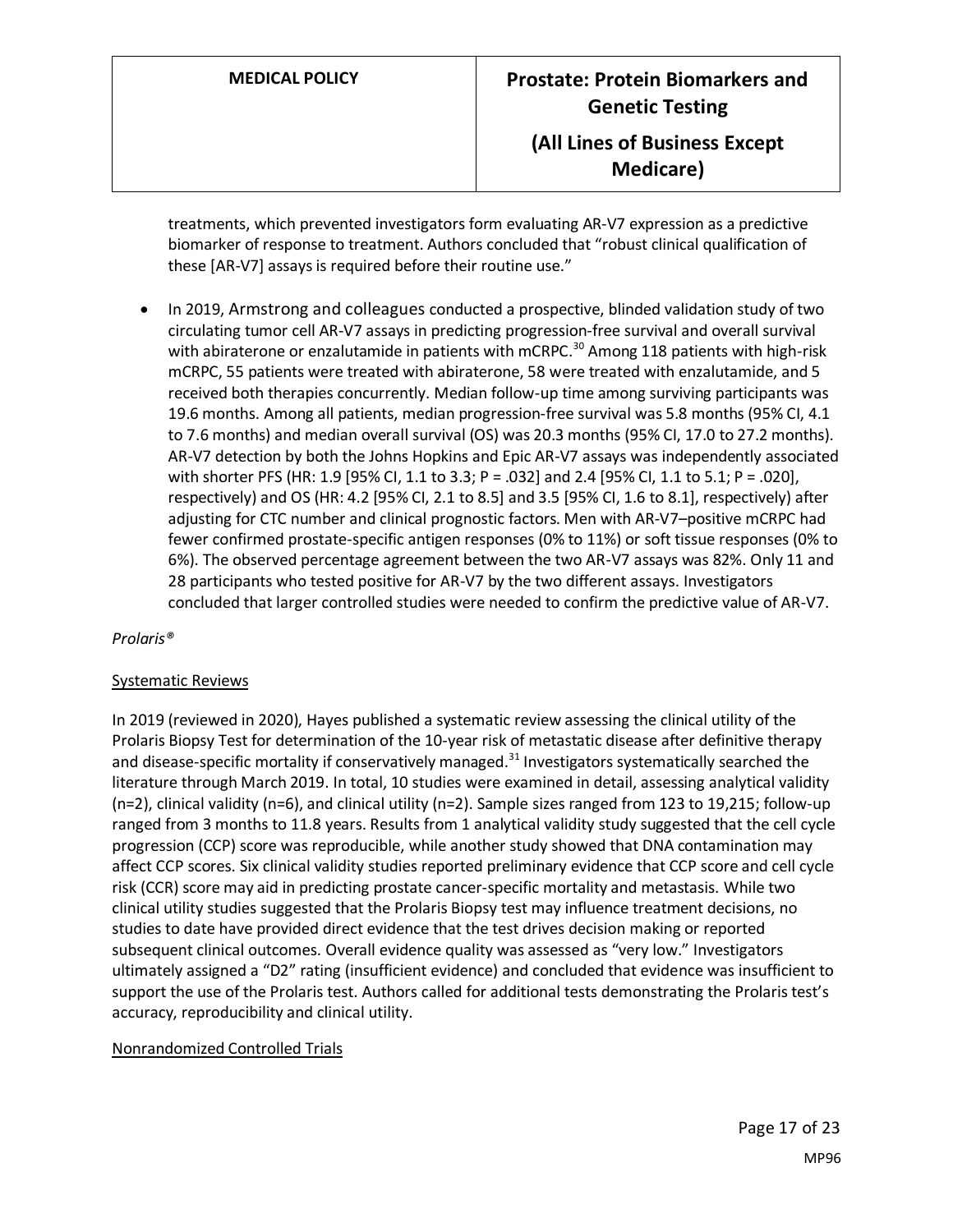Two large prospective case series (n=305 and 1206 patients) and one small case-control study have been published that evaluated whether the use of the Prolaris test changed patient management.<sup>32-34</sup> Both series performed Prolaris testing on initial prostate biopsy tissue and reported that between 37.2- 72.1% patients had a reduction in treatment and 23.4-26.9% had an increase in treatment based on test results. Only one of the studies, which was industry-sponsored, tracked patients after treatment recommendation were made to ensure adherence (median three months follow-up post-test).<sup>32</sup> While the results of these two studies suggest that Prolaris testing results can be used to personalize treatment decisions, they did not report on patient outcomes.

In addition, studies assessing the effect of Prolaris on patient patient-important outcomes, such as biochemical recurrence, cancer-specific survival or long-term survival, are lacking. Therefore, prospective studies are needed that compare health outcomes between patients managed based on Prolaris test results and those managed with standard clinical risk predictors. This conclusion was also reached by a 2017 ECRI review, that reported that the evidence for the use of the Prolaris test was inconclusive because none of the available studies (seven clinical validity and two clinical utility studies) directly showed that Prolaris use improved patient health outcomes. The review concluded that "limited evidence shows that Prolaris works as intended for predicting disease aggressiveness and identifying patients at higher risk for recurrence."<sup>5</sup>

### *ProMark*

In 2016 (reviewed in 2021), Hayes published a genetic test evaluation report evaluating the ProMark Proteomic Prognostic Test.<sup>12</sup> In total, 3 analytical validity studies and 2 clinical validity studies were included for review. Sample sizes ranged from 380 to 508 for analytical validity studies and 276 to 282 for clinical validity studies. Despite preliminary evidence of clinical validity for the test prognostic value, neither study measured the test's repeatability, reproducibility, limits of detection, and analytical sensitivity and specificity. Evidence was insufficient to determine the benefits of using ProMark for risk stratification over the use of standard clinicopathological methods. No clinical utility studies have been published to date providing evidence for the ProMark test. Overall evidence quality was assessed as "very-low." Hayes ultimately assigned a "D2" rating (insufficient evidence) for the use of the ProMark Proteomic Prognostic Test to provide a personalized prediction of prostate cancer aggressiveness in patients with biopsy Gleason scores of 3+3 and 3+4.

# **CLINICAL PRACTICE GUIDELINES**

#### National Institutes of Health and Care Excellence (NICE)

In 2021, NICE published a clinical practice guideline addressing the diagnosis and management of prostate cancer.<sup>35</sup> Citing a lack of clinical evidence, investigators recommended against the use of the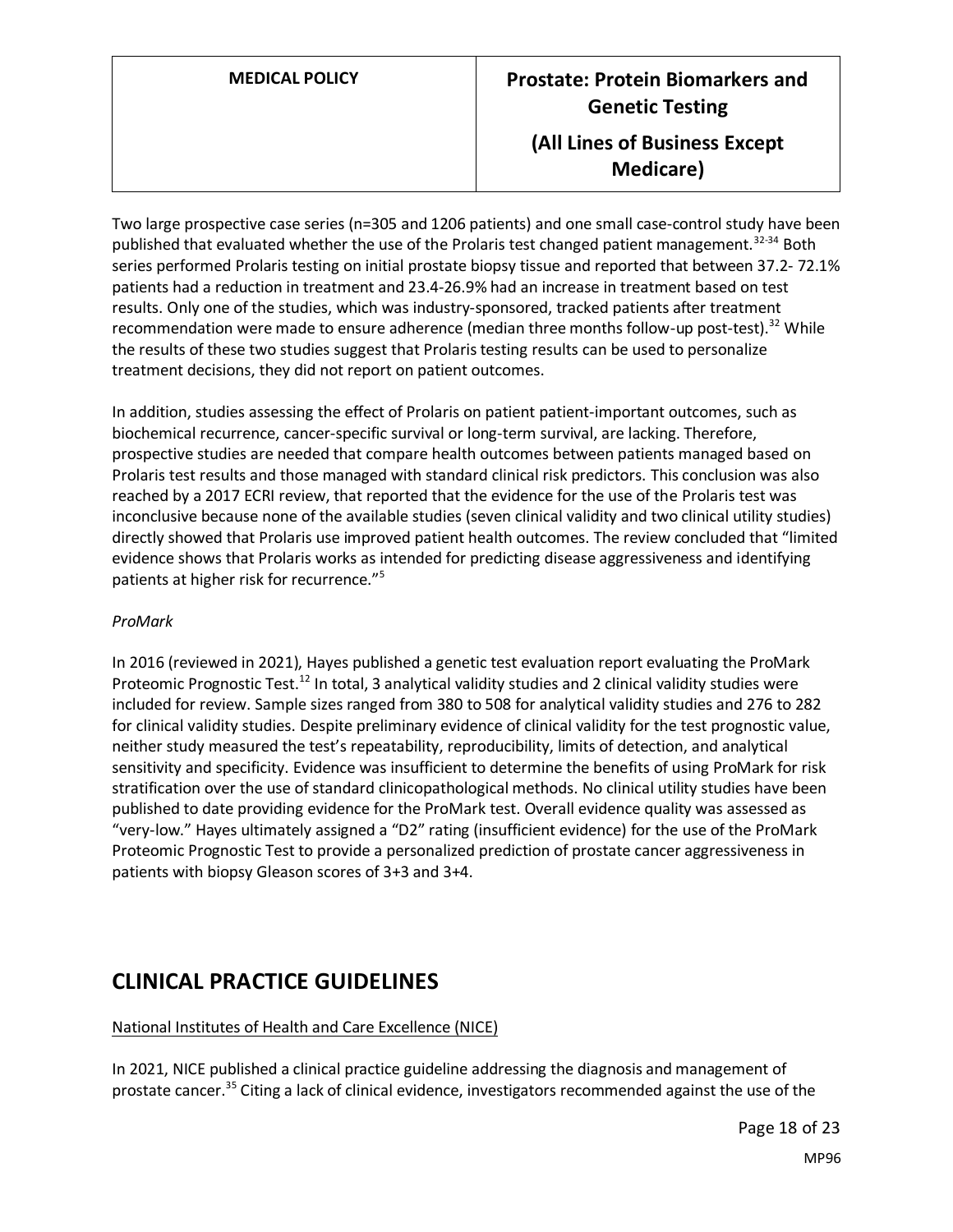Progensa PCA3 assay and the Prostate Health Index in patients undergoing evaluation for suspected prostate cancer who have had a negative or inconclusive prostate biopsy.

#### American Urological Association (AUA)/American Society for Radiation Oncology (ASTRO)/Society of Urologic Oncology (SUO)

In 2017, investigators representing the AUA/ASTRO/SUO published an evidence-based clinical practice guideline addressing clinically localized prostate cancer.<sup>36</sup> Noting a lack of clinical utility, authors concluded that "tissue based genomic biomarkers have not shown a clear role in active surveillance for localized prostate cancer and are not necessary for follow up." Due to a lack of published evidence, this determination was made on the basis of "expert opinion."

#### National Comprehensive Cancer Network (NCCN)

In 2022, the NCCN published updated guidelines (Version 3.2022) for the diagnosis and treatment of prostate cancer.<sup>37</sup> Despite noting a lack of demonstrated clinical utility, investigators made the following category 2A recommendation:

"Patients with low or favorable intermediate-risk disease and life expectancy  $\geq 10$  y may consider the use of the following tumor-based molecular assays: Decipher, Oncotype DX Prostate and Prolaris. Patients with unfavorable intermediate- and high-risk disease and life expectancy ≥ 10 y may consider the use of Decipher and Prolaris tumor-based molecular assays. In addition, Decipher may be considered to inform adjuvant treatment if adverse features are found after radical prostatectomy and during workup for radical prostatectomy PSA persistence or recurrence (category 2B for the latter setting)."

The guidelines also stated that use of AR-V7 testing "can be considered to help guide selection of therapy in the post-abiraterone/enzalutamide metastatic CRPC setting."

#### American Society of Clinical Oncology (ASCO)

In 2020, ASCO published guidelines on molecular biomarkers in localized prostate cancer. The guidelines recommend the following:<sup>38</sup>

- "Are there molecular biomarkers to identify patients with prostate cancer who are most likely to benefit from active surveillance? Commercially available molecular biomarkers (ie, Oncotype Dx Prostate, Prolaris, Decipher, and ProMark) may be offered in situations in which the assay result, when considered as a whole with routine clinical factors, is likely to have an impact on patient management. Routine ordering of molecular biomarkers is not recommended (Type: evidencebased; Evidence quality: intermediate; Strength of recommendation: moderate).
- Are there molecular biomarkers to diagnose clinically significant prostate cancer? Commercially available molecular biomarkers (ie, Oncotype Dx Prostate, Prolaris, Decipher, and ProMark) may be offered in situations in which the assay result, when considered as a whole with routine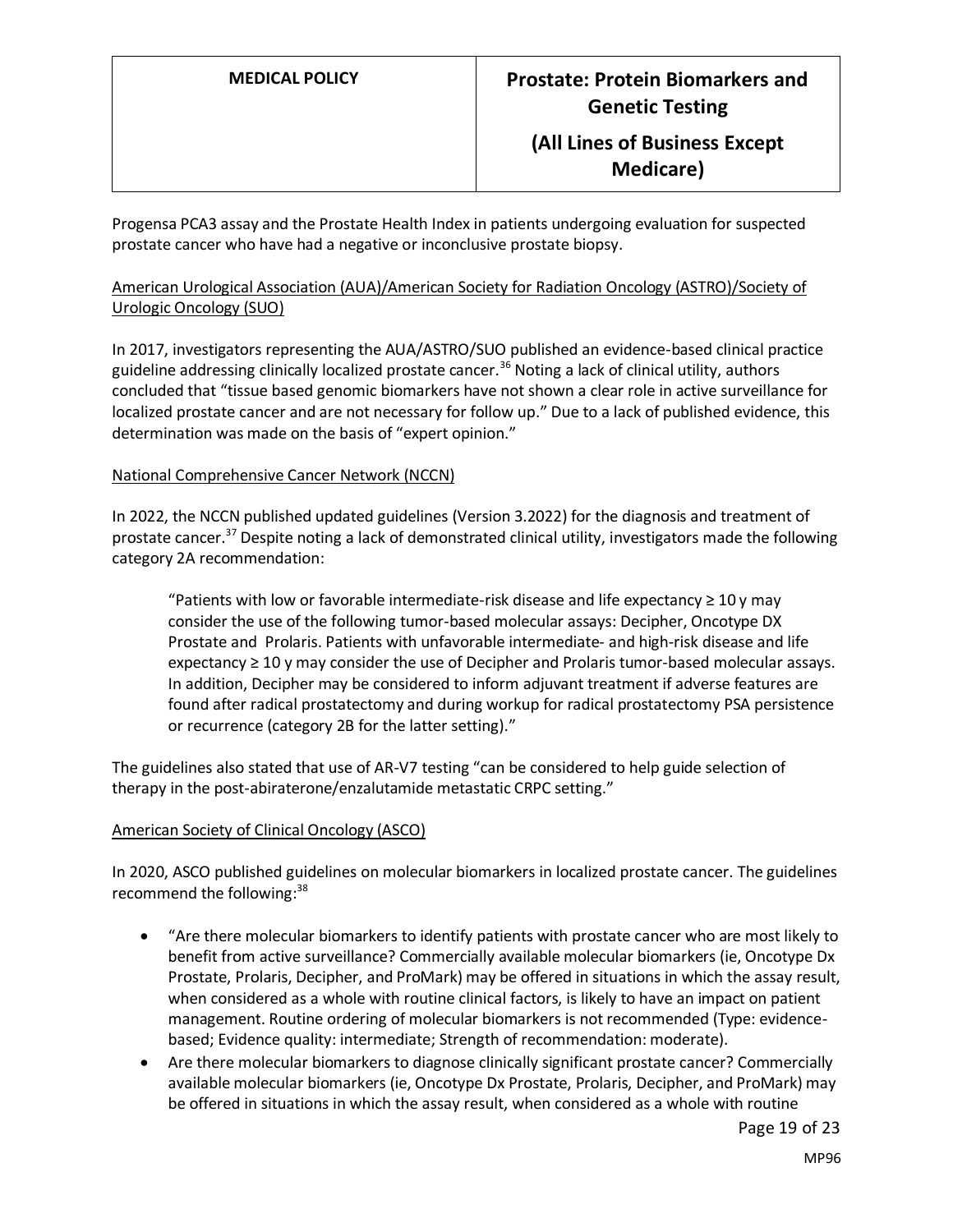clinical factors, is likely to have an impact on patient management. Routine ordering of molecular biomarkers is not recommended (Type: evidence-based; Evidence quality: intermediate; Recommendation: moderate).

• Are there molecular biomarkers to guide the decision between postprostatectomy adjuvant versus salvage radiation? The Expert Panel recommends consideration of a commercially available molecular biomarker (eg, Decipher Genomic Classifier) in situations in which the assay result, when considered as a whole with routine clinical factors, is likely to have an impact on patient management. In the absence of prospective clinical trial data, routine use of genomic biomarkers in the postprostatectomy setting to determine adjuvant versus salvage radiation or to initiate systemic therapies should not be offered (Type: evidence-based; Evidence quality: intermediate; Strength of recommendation: moderate)."

ASCO notes that there is no high-level evidence showing that molecular biomarker testing for management decisions improves quality of life or cancer-specific outcomes and recommend continued investigation of these tests through clinical trials.

# <span id="page-19-0"></span>**POLICY SUMMARY**

Consistent, lower-quality evidence suggests that certain protein biomarker tests may aid in the management of prostate cancer post-biopsy. Certain assays show promise when used in conjunction with commonly evaluated clinical pathologic factors such as digital rectal exam (DRE) and prostate specific antigen (PSA) tests. While additional evidence is needed to demonstrate clinical utility, current clinical practice guidelines, including those published by the National Comprehensive Cancer Network (NCCN), recommend the use of select protein biomarker test for select patients in specific clinical situations.

# **INSTRUCTIONS FOR USE**

Company Medical Policies serve as guidance for the administration of plan benefits. Medical policies do not constitute medical advice nor a guarantee of coverage. Company Medical Policies are reviewed annually and are based upon published, peer-reviewed scientific evidence and evidence-based clinical practice guidelines that are available as of the last policy update. The Companies reserve the right to determine the application of Medical Policies and make revisions to Medical Policies at any time. Providers will be given at least 60-days' notice of policy changes that are restrictive in nature.

The scope and availability of all plan benefits are determined in accordance with the applicable coverage agreement. Any conflict or variance between the terms of the coverage agreement and Company Medical Policy will be resolved in favor of the coverage agreement.

# **REGULATORY STATUS**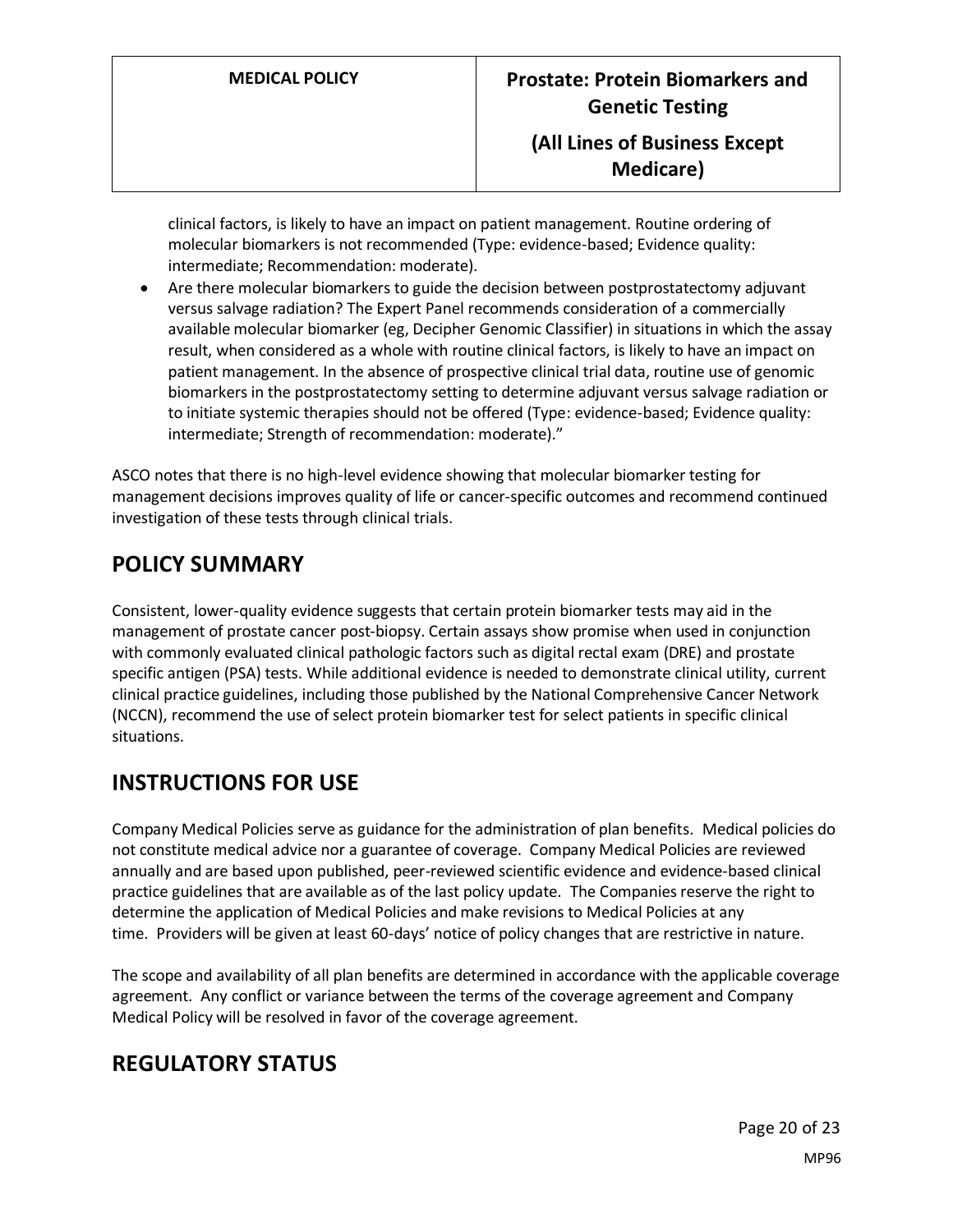#### Mental Health Parity Statement

Coverage decisions are made on the basis of individualized determinations of medical necessity and the experimental or investigational character of the treatment in the individual case. In cases where medical necessity is not established by policy for specific treatment modalities, evidence not previously considered regarding the efficacy of the modality that is presented shall be given consideration to determine if the policy represents current standards of care.

# **MEDICAL POLICY CROSS REFERENCES**

- Circulating Tumor Cell and DNA Assays for Cancer Management (All Lines of Business Except Medicare)
- Genetic Testing: Non-Covered Genetic Panel Tests (All Lines of Business Except Medicare)

# **REFERENCES**

- 1. American Cancer Society. Prostate Cancer. [https://www.cancer.org/cancer/prostate](https://www.cancer.org/cancer/prostate-cancer/about/what-is-prostate-cancer.html)[cancer/about/what-is-prostate-cancer.html.](https://www.cancer.org/cancer/prostate-cancer/about/what-is-prostate-cancer.html) Accessed 3/15/2022.
- 2. Hayes Inc. The Prostate Health Index for Prebiopsy Triage (Beckman Coulter Inc.). [https://evidence.hayesinc.com/report/gte.prostateindex4105.](https://evidence.hayesinc.com/report/gte.prostateindex4105) Published 2021. Accessed 3/15/2022.
- 3. National Comprehensive Cancer Network (NCCN). Prostate Cancer Early Detection (Version 1.2022)[. https://www.nccn.org/professionals/physician\\_gls/pdf/prostate\\_detection.pdf.](https://www.nccn.org/professionals/physician_gls/pdf/prostate_detection.pdf) Published 2022. Accessed 3/15/2022.
- 4. ECRI. Progensa PCA3 Assay (Hologic, Inc.) for Determining the Need for Repeat Prostate Biopsy. [https://www.ecri.org/components/ECRIgene/Documents/EG0038.pdf.](https://www.ecri.org/components/ECRIgene/Documents/EG0038.pdf) Published 2018. Accessed 3/15/2022.
- 5. ECRI. Prolaris Genetic Test (Myriad Genetics, Inc.) for Determining Prostate Cancer Prognosis. [https://www.ecri.org/components/ECRIgene/Documents/EG0039.pdf.](https://www.ecri.org/components/ECRIgene/Documents/EG0039.pdf) Published 2017. Accessed 3/15/2022.
- 6. MDxHealth Website. ConfirmMDx[. https://mdxhealth.com/confirmmdx-physician/.](https://mdxhealth.com/confirmmdx-physician/) Accessed 3/15/2022.
- 7. Van Neste L, Groskopf J, Grizzle WE, et al. Epigenetic risk score improves prostate cancer risk assessment. *Prostate.* 2017;77(12):1259- 1264[.https://www.ncbi.nlm.nih.gov/pubmed/28762545.](https://www.ncbi.nlm.nih.gov/pubmed/28762545)
- 8. NeoGenomics test menu. NeoLAB Prostate Liquid Biopsy. Updated 2017. [https://neogenomics.com/test-menu/neolab-prostate.](https://neogenomics.com/test-menu/neolab-prostate) Accessed 1/30/2021.
- 9. ECRI. SelectMDx (MDxHealth) Liquid Biopsy Test for Predicting Risk of Aggressive Prostate Cancer. [https://www.ecri.org/components/ECRIgene/Documents/EG0094.pdf.](https://www.ecri.org/components/ECRIgene/Documents/EG0094.pdf) Published 2017. Accessed 3/15/2022.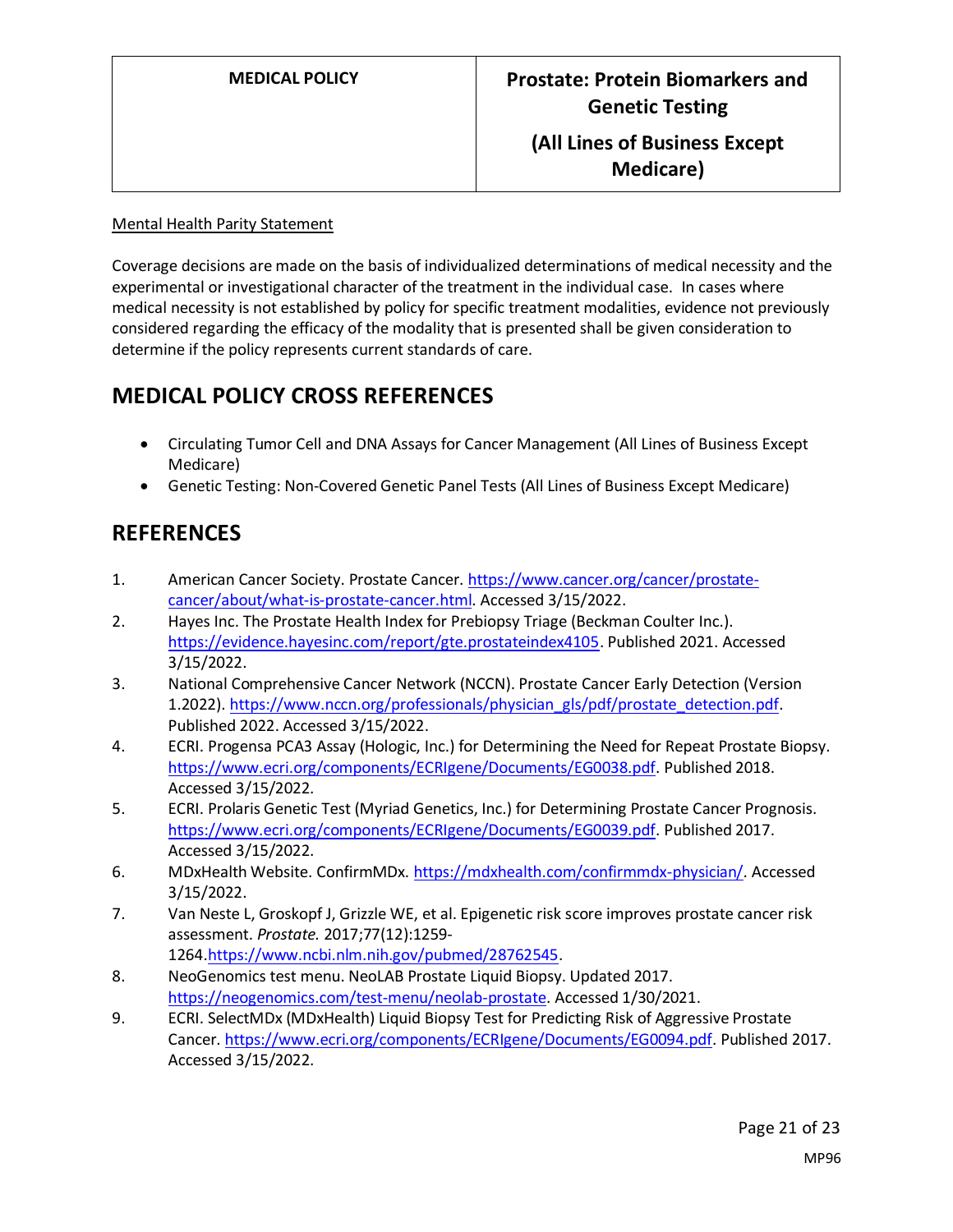- 10. ECRI. Oncotype DX Prostate Cancer Assay (Genomic Health, Inc.) for Predicting Aggressiveness of Prostate Cancer[. https://www.ecri.org/components/ECRIgene/Documents/EG0032.pdf.](https://www.ecri.org/components/ECRIgene/Documents/EG0032.pdf) Published 2018. Accessed 1/30/2021.
- 11. ECRI. Oncotype DX AR-V7 Nucleus Detect Test (Genomic Health, Inc., and Epic Sciences, Inc.) for Informing Treatment of Metastatic Castration-resistant Prostate Cancer. [https://www.ecri.org/components/ECRIgene/Documents/EG0096.pdf.](https://www.ecri.org/components/ECRIgene/Documents/EG0096.pdf) Published 2019. Accessed 3/15/2022.
- 12. Hayes Inc. ProMark Proteomic Prognostic Test (Metamark Genetics Inc.). [https://evidence.hayesinc.com/report/gte.promark3837.](https://evidence.hayesinc.com/report/gte.promark3837) Published 2021 (Archived). Accessed 3/15/2022.
- 13. Hayes Inc. 4Kscore Test (OPKO Health Inc.). [https://evidence.hayesinc.com/report/gte.4kscore3631.](https://evidence.hayesinc.com/report/gte.4kscore3631) Published 2021. Accessed 3/15/2022.
- 14. ECRI. 4Kscore Test (BioReference Laboratories) for Assessing Risk of Aggressive Prostate Cancer before Initial or Repeat Biopsy. [https://www.ecri.org/components/ECRIgene/Documents/EG0043.pdf.](https://www.ecri.org/components/ECRIgene/Documents/EG0043.pdf) Published 2018. Accessed 3/15/2022.
- 15. Konety B, Zappala SM, Parekh DJ, et al. The 4Kscore(R) Test Reduces Prostate Biopsy Rates in Community and Academic Urology Practices. *Rev Urol.* 2015;17(4):231- 240[.https://www.ncbi.nlm.nih.gov/pubmed/26839521.](https://www.ncbi.nlm.nih.gov/pubmed/26839521)
- 16. Hayes Inc. ConfirmMDx for Prostate Cancer (MDxHealth Inc.). [https://evidence.hayesinc.com/report/gte.confirm2766.](https://evidence.hayesinc.com/report/gte.confirm2766) Published 2019. Accessed 3/15/2022.
- 17. ECRI. ConfirmMDx Test (MDxHealth) for Determining Need for Repeat Prostate Biopsy. [https://www.ecri.org/components/ECRIgene/Documents/EG0071.pdf.](https://www.ecri.org/components/ECRIgene/Documents/EG0071.pdf) Published 2018. Accessed 3/15/2022.
- 18. Hayes Inc. PCA3 Detection Test for Prostate Cancer. [https://www.hayesinc.com/subscribers/displaySubscriberArticle.do?articleId=10191.](https://www.hayesinc.com/subscribers/displaySubscriberArticle.do?articleId=10191) Published 2018 (Archived). Accessed 3/15/2022.
- 19. Tosoian JJ, Druskin SC, Andreas D, et al. Use of the Prostate Health Index for detection of prostate cancer: results from a large academic practice. *Prostate cancer and prostatic diseases.*  2017;20(2):228-233[.https://www.ncbi.nlm.nih.gov/pubmed/28117387.](https://www.ncbi.nlm.nih.gov/pubmed/28117387)
- 20. Hayes Inc. SelectMDx for Prostate Cancer (MDxHealth Inc.). Published 3/21/2019. Reviewed 2/25/2021. [https://evidence.hayesinc.com/report/gte.selectmdx3769.](https://evidence.hayesinc.com/report/gte.selectmdx3769) Accessed 3/15/2022.
- 21. Hayes Inc. Decipher Prostate Cancer Classifier. [https://evidence.hayesinc.com/report/gte.decipher4623.](https://evidence.hayesinc.com/report/gte.decipher4623) Published 2021. Accessed 3/15/2022.
- 22. Badani KK, Thompson DJ, Brown G, et al. Effect of a genomic classifier test on clinical practice decisions for patients with high-risk prostate cancer after surgery. *BJU Int.* 2015;115(3):419- 429[.https://www.ncbi.nlm.nih.gov/pubmed/24784420.](https://www.ncbi.nlm.nih.gov/pubmed/24784420)
- 23. Michalopoulos SN, Kella N, Payne R, et al. Influence of a genomic classifier on post-operative treatment decisions in high-risk prostate cancer patients: results from the PRO-ACT study. *Curr Med Res Opin.* 2014;30(8):1547-155[6.https://www.ncbi.nlm.nih.gov/pubmed/24803160.](https://www.ncbi.nlm.nih.gov/pubmed/24803160)
- 24. Nguyen PL, Shin H, Yousefi K, et al. Impact of a Genomic Classifier of Metastatic Risk on Postprostatectomy Treatment Recommendations by Radiation Oncologists and Urologists. *Urology.* 2015;86(1):35-4[0.https://www.ncbi.nlm.nih.gov/pubmed/26142578.](https://www.ncbi.nlm.nih.gov/pubmed/26142578)